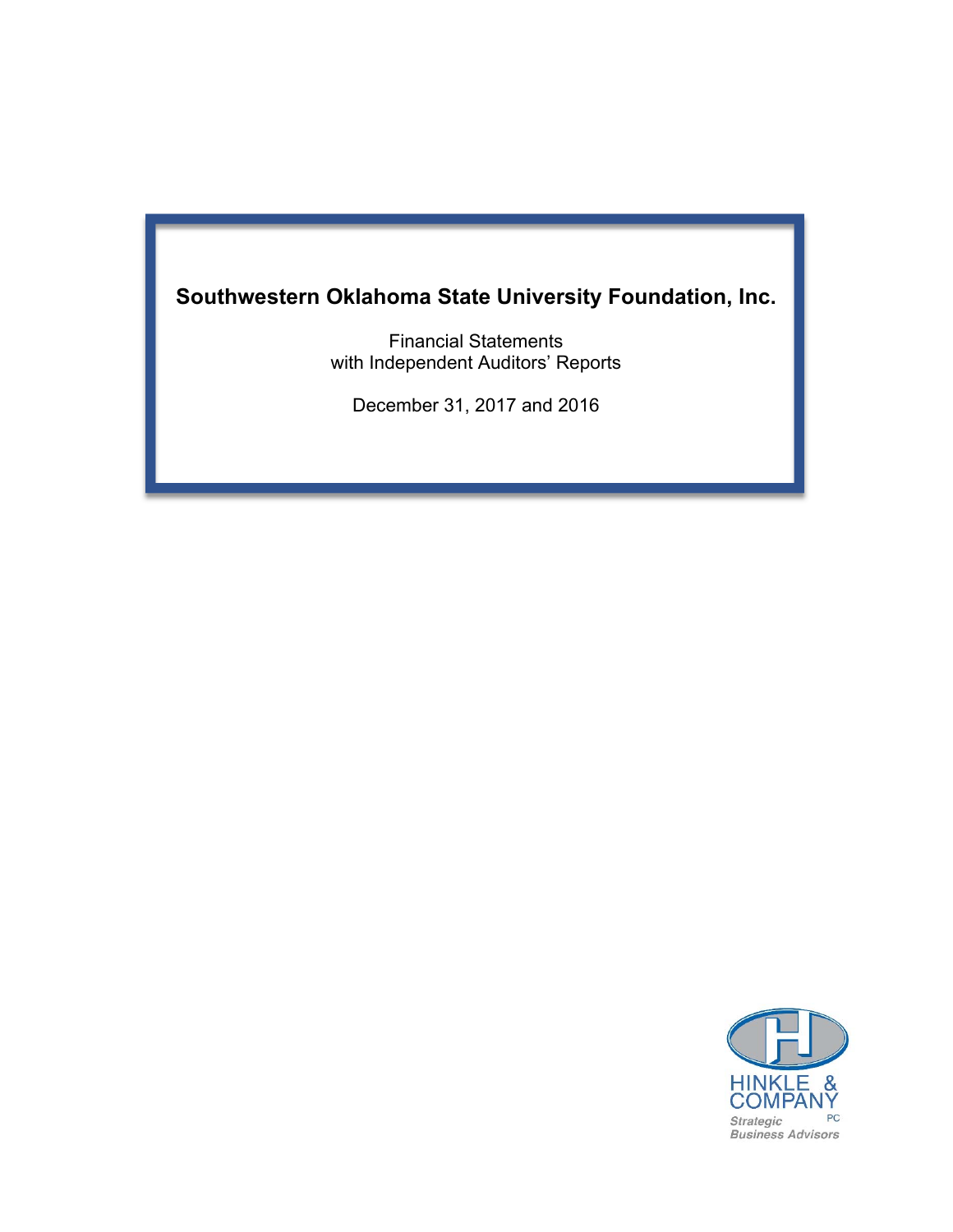# **Southwestern Oklahoma State University Foundation, Inc. Table of Contents December 31, 2017 and 2016**

| <b>Financial Statements</b> |  |
|-----------------------------|--|
|                             |  |
|                             |  |
|                             |  |
|                             |  |
|                             |  |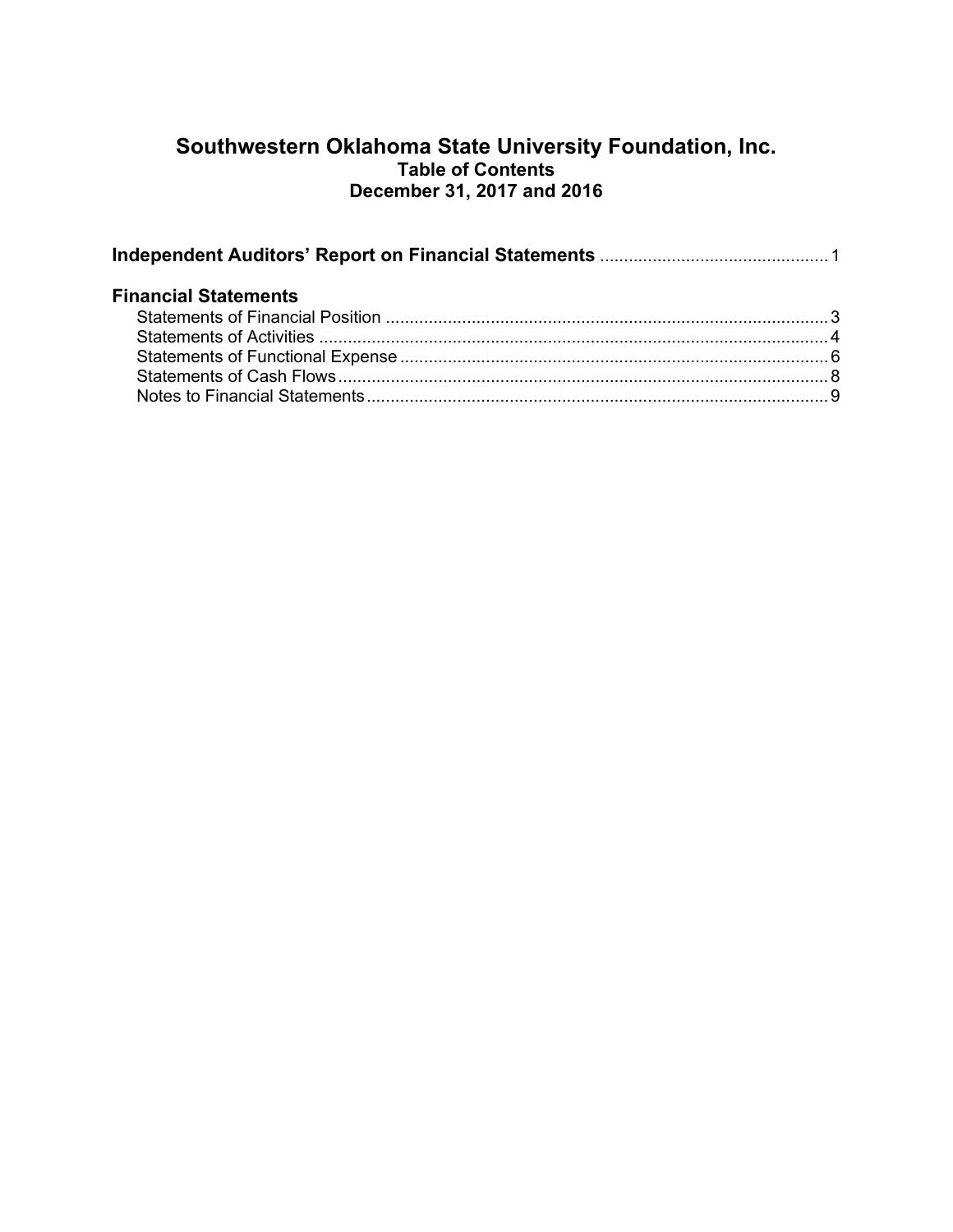

# **Independent Auditors' Report on Financial Statements**

Board of Trustees Southwestern Oklahoma State University Foundation, Inc. Weatherford, Oklahoma

#### **Report on the Financial Statements**

We have audited the accompanying financial statements of Southwestern Oklahoma State University Foundation, Inc., which comprise the statements of financial position as of December 31, 2017 and 2016, the related statements of activities, functional expenses, and cash flows for the years then ended and the related notes to the financial statements.

#### **Management's Responsibility for the Financial Statements**

Management is responsible for the preparation and fair presentation of these financial statements in accordance with accounting principles generally accepted in the United States of America; this includes the design, implementation and maintenance of internal control relevant to the preparation and fair presentation of financial statements that are free from material misstatement, whether due to fraud or error.

#### **Auditors' Responsibility**

Our responsibility is to express an opinion on these financial statements based on our audits. We conducted our audits in accordance with auditing standards generally accepted in the United States of America and *Government Auditing Standards* issued by the Comptroller General of the United States. Those standards require that we plan and perform the audit to obtain reasonable assurance about whether the financial statements are free from material misstatement.

An audit involves performing procedures to obtain audit evidence about the amounts and disclosures in the financial statements. The procedures selected depend on the auditors' judgment, including the assessment of the risks of material misstatement of the financial statements, whether due to fraud or error. In making those risk assessments, the auditor considers internal control relevant to the entity's preparation and fair presentation of the financial statements in order to design audit procedures that are appropriate in the circumstances, but not for the purpose of expressing an opinion on the effectiveness of the entity's internal control. Accordingly, we express no such opinion.

5028 E. 101st Street Tulsa, OK 74137 TEL: 918.492.3388 FAX: 918.492.4443 www.hinklecpas.com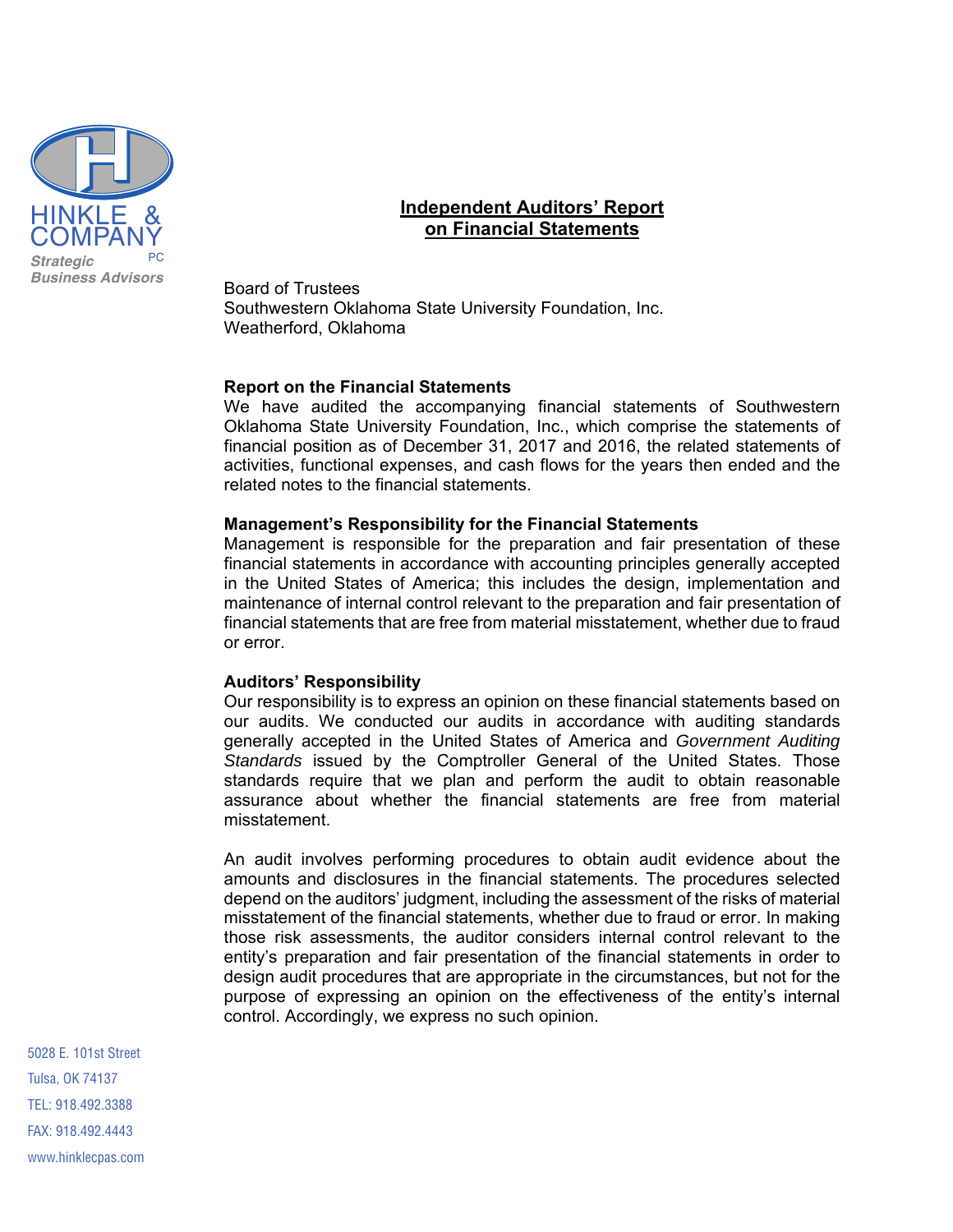Board of Trustees Southwestern Oklahoma State University Foundation, Inc. Page 2

An audit also includes evaluating the appropriateness of accounting policies used and the reasonableness of significant accounting estimates made by management, as well as evaluating the overall presentation of the financial statements. We believe that the audit evidence we have obtained is sufficient and appropriate to provide a basis for our audit opinion.

#### **Opinion**

In our opinion, the financial statements referred to above present fairly, in all material respects, the respective financial position of the Southwestern Oklahoma State University Foundation, Inc. as of December 31, 2017 and 2016 and the changes in its net assets and its cash flows for the years then ended, in accordance with accounting principles generally accepted in the United States of America.

Hill & Company. PC

Tulsa, Oklahoma July 30, 2018

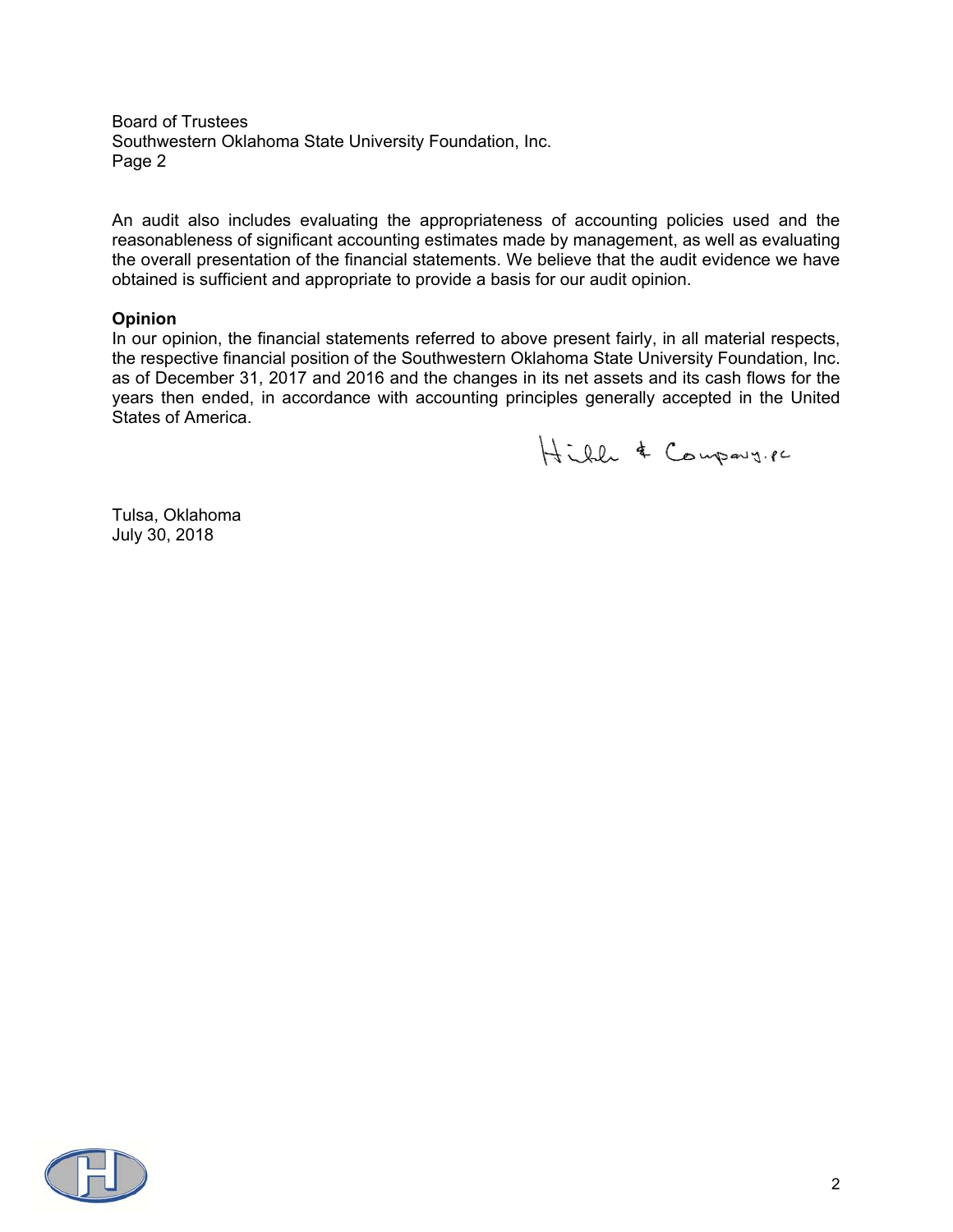# **Southwestern Oklahoma State University Foundation Statements of Financial Position Years Ended December 31, 2017 and 2016**

|                                        | 2017          | 2016          |
|----------------------------------------|---------------|---------------|
| <b>Assets</b>                          |               |               |
| Cash and cash equivalents              | \$<br>401,302 | 280,125<br>\$ |
| Contributions receivable               | 73,305        | 100,022       |
| Other receivables                      |               | 685           |
| Investments                            | 22,070,782    | 19,015,417    |
| Cash value, life insurance             | 119,926       | 114,413       |
| Beneficial interest in perpetual trust | 1,309,533     | 1,214,956     |
| Capital assets, net                    | 600,784       | 621,041       |
| Other assets                           | 10,416        | 33,020        |
| <b>Total Assets</b>                    | 24,586,048    | 21,379,679    |
| <b>Liabilities</b>                     |               |               |
| Accounts payable and accrued expenses  | 3,162         | 5,272         |
| Accounts payable to related party      | 134,183       | 44,692        |
| <b>Total Liabilities</b>               | 137,345       | 49,964        |
|                                        |               |               |
| <b>Net Assets</b>                      |               |               |
| Unrestricted                           |               |               |
| Board-designated endowment             |               |               |
| Specific purposes                      | 764,948       | 674,546       |
| General                                | 11,785        | 5,948         |
| Undesignated                           | 345,273       | (17, 312)     |
| Temporarily restricted                 | 5,722,561     | 3,847,176     |
| Permanently restricted                 | 17,604,136    | 16,819,357    |
| Total net assets                       | 24,448,703    | 21,329,715    |
| <b>Total Liabilities and</b>           |               |               |
| <b>Net Assets</b>                      | \$24,586,048  | \$21,379,679  |
|                                        |               |               |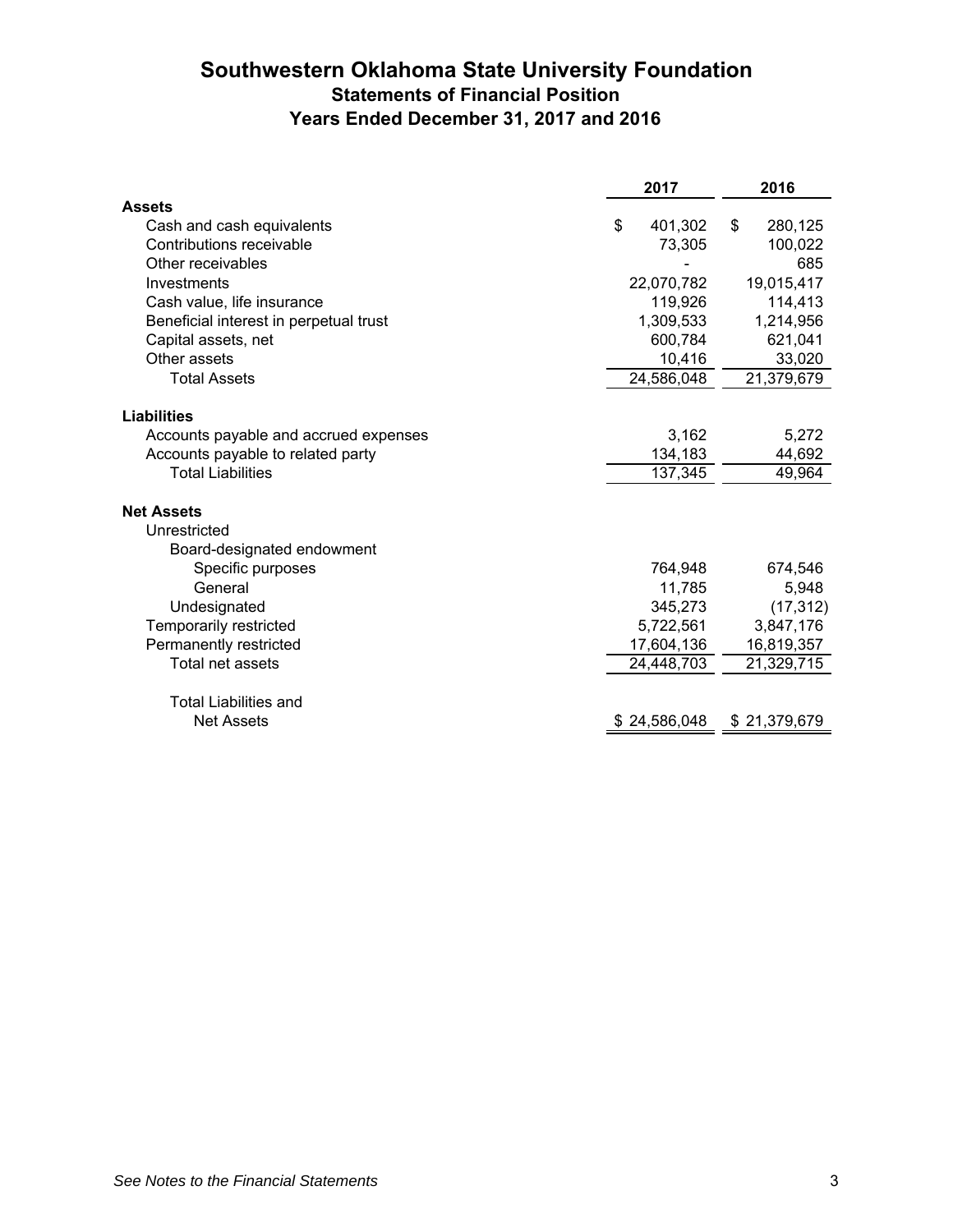# **Southwestern Oklahoma State University Foundation Statements of Activities Years Ended December 31, 2017 and 2016**

|                                               | 2017 |                     |    |                                         |    |                                  |    |              |
|-----------------------------------------------|------|---------------------|----|-----------------------------------------|----|----------------------------------|----|--------------|
|                                               |      | <b>Unrestricted</b> |    | <b>Temporarily</b><br><b>Restricted</b> |    | Permanently<br><b>Restricted</b> |    |              |
|                                               |      | <b>Fund</b>         |    | <b>Fund</b>                             |    | <b>Fund</b>                      |    | <b>Total</b> |
| <b>Revenues</b>                               |      |                     |    |                                         |    |                                  |    |              |
| Contributions                                 | \$   | 109,821             | \$ | 451,609                                 | \$ | 347,054                          | \$ | 908,484      |
| In-kind contributions                         |      | 521,437             |    |                                         |    |                                  |    | 521,437      |
| Sponsorship revenue                           |      | 200,000             |    |                                         |    |                                  |    | 200,000      |
| Program service revenue                       |      | 417,221             |    |                                         |    |                                  |    | 417,221      |
| Rent income                                   |      | 70,000              |    |                                         |    |                                  |    | 70,000       |
| Investment income                             |      | 42,388              |    | 265,926                                 |    | 33,973                           |    | 342,287      |
| Net appreciation on investments               |      | 338,425             |    | 2,137,276                               |    | 266,498                          |    | 2,742,199    |
| Net appreciation on perpetual trust           |      |                     |    | 70,000                                  |    | 94,577                           |    | 164,577      |
| Other income                                  |      | 9,911               |    | 2,033                                   |    | 190                              |    | 12,134       |
| Foundation fund management fee                |      | 112,364             |    | (100, 021)                              |    | (12, 343)                        |    |              |
| Net assets released from restrictions         |      | 704,158             |    | (704, 158)                              |    |                                  |    |              |
| <b>Total Revenues</b>                         |      | 2,525,725           |    | 2,122,665                               |    | 729,949                          |    | 5,378,339    |
| <b>Expenses</b>                               |      |                     |    |                                         |    |                                  |    |              |
| Program services                              |      | 1,477,419           |    |                                         |    |                                  |    | 1,477,419    |
| Supporting services                           |      |                     |    |                                         |    |                                  |    |              |
| Management and general                        |      | 481,023             |    |                                         |    |                                  |    | 481,023      |
| Fundraising                                   |      | 300,909             |    |                                         |    |                                  |    | 300,909      |
| <b>Total Expenses</b>                         |      | 2,259,351           |    |                                         |    | $\blacksquare$                   |    | 2,259,351    |
|                                               |      |                     |    |                                         |    |                                  |    |              |
| <b>Change in Net Assets, before Transfers</b> |      | 266,374             |    | 2,122,665                               |    | 729,949                          |    | 3,118,988    |
| <b>Transfers</b>                              |      | 192,450             |    | (247, 280)                              |    | 54,830                           |    |              |
| <b>Change in Net Assets</b>                   |      | 458,824             |    | 1,875,385                               |    | 784,779                          |    | 3,118,988    |
| Net Assets, Beginning of Year                 |      | 663,182             |    | 3,847,176                               |    | 16,819,357                       |    | 21,329,715   |
| Net Assets, End of Year                       | \$   | 1,122,006           | \$ | 5,722,561                               |    | \$17,604,136                     |    | \$24,448,703 |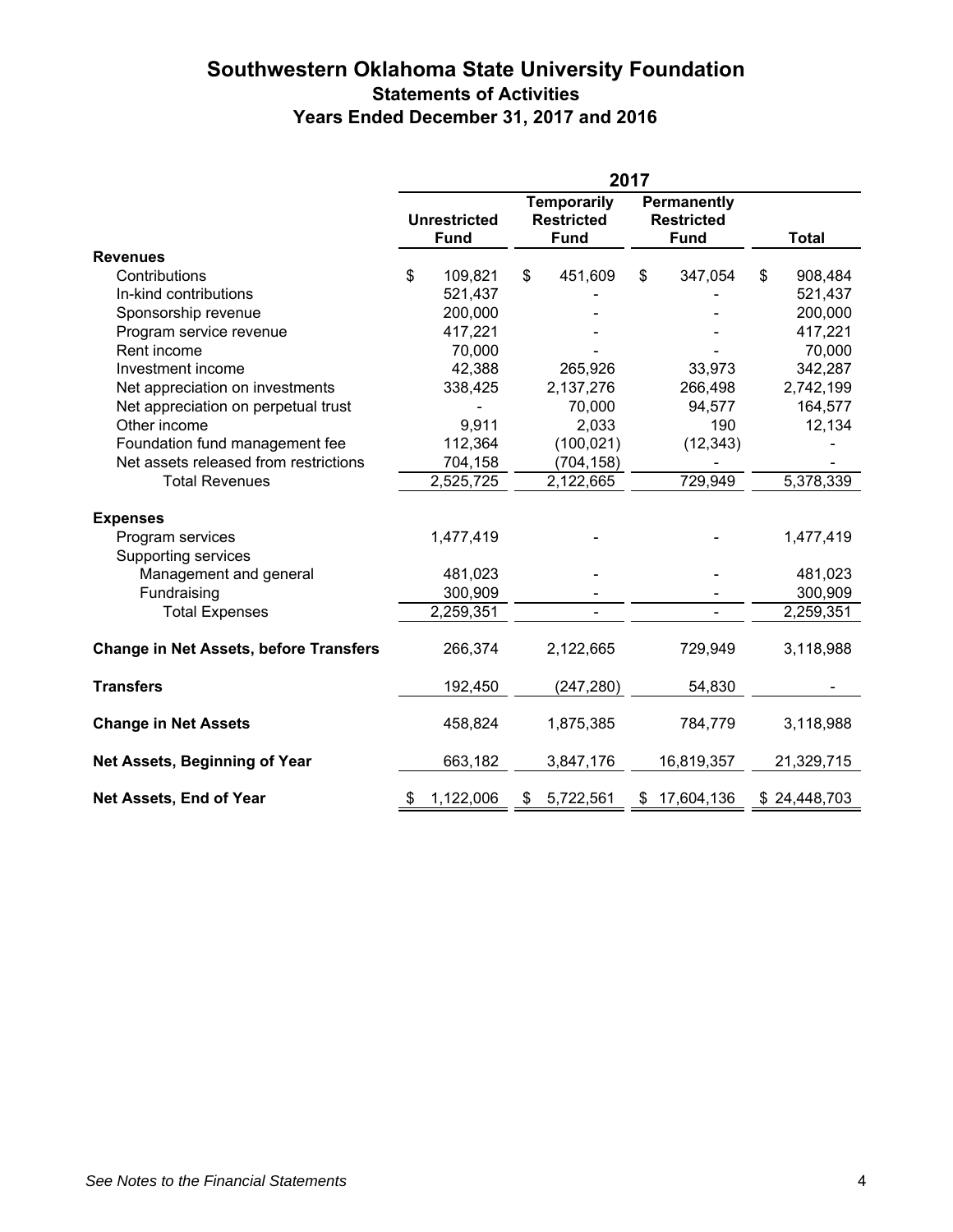# **Southwestern Oklahoma State University Foundation Statements of Activities Years Ended December 31, 2017 and 2016**

|                                               | 2016                |             |                                         |             |                                  |                          |    |              |
|-----------------------------------------------|---------------------|-------------|-----------------------------------------|-------------|----------------------------------|--------------------------|----|--------------|
|                                               | <b>Unrestricted</b> |             | <b>Temporarily</b><br><b>Restricted</b> |             | Permanently<br><b>Restricted</b> |                          |    |              |
|                                               |                     | <b>Fund</b> |                                         | <b>Fund</b> |                                  | <b>Fund</b>              |    | <b>Total</b> |
| <b>Revenues</b>                               |                     |             |                                         |             |                                  |                          |    |              |
| Contributions                                 | \$                  | 125,002     | \$                                      | 341,024     | \$                               | 151,243                  | \$ | 617,269      |
| In-kind contributions                         |                     | 652,496     |                                         |             |                                  |                          |    | 652,496      |
| Sponsorship revenue                           |                     | 200,000     |                                         |             |                                  |                          |    | 200,000      |
| Program service revenue                       |                     | 337,120     |                                         |             |                                  |                          |    | 337,120      |
| Rent income                                   |                     | 70,000      |                                         |             |                                  |                          |    | 70,000       |
| Investment income                             |                     | 48,690      |                                         | 279,327     |                                  | 30,026                   |    | 358,043      |
| Net appreciation on investments               |                     | 84,862      |                                         | 496,522     |                                  | 39,768                   |    | 621,152      |
| Net appreciation on perpetual trust           |                     |             |                                         | 55,000      |                                  | 117,417                  |    | 172,417      |
| Other income                                  |                     | 11,565      |                                         | 1,528       |                                  | 184                      |    | 13,277       |
| Foundation fund management fee                |                     | 123,816     |                                         | (66, 886)   |                                  | (56, 930)                |    |              |
| Net assets released from restrictions         |                     | 678,986     |                                         | (678,986)   |                                  |                          |    |              |
| <b>Total Revenues</b>                         |                     | 2,332,537   |                                         | 427,529     |                                  | 281,708                  |    | 3,041,774    |
| <b>Expenses</b>                               |                     |             |                                         |             |                                  |                          |    |              |
| Program services                              |                     | 1,463,413   |                                         |             |                                  |                          |    | 1,463,413    |
| Supporting services                           |                     |             |                                         |             |                                  |                          |    |              |
| Management and general                        |                     | 544,000     |                                         |             |                                  |                          |    | 544,000      |
| Fundraising                                   |                     | 195,396     |                                         |             |                                  |                          |    | 195,396      |
| <b>Total Expenses</b>                         |                     | 2,202,809   |                                         |             |                                  | $\overline{\phantom{0}}$ |    | 2,202,809    |
| <b>Change in Net Assets, before Transfers</b> |                     | 129,728     |                                         | 427,529     |                                  | 281,708                  |    | 838,965      |
| <b>Transfers</b>                              |                     | 312,960     |                                         | (216, 865)  |                                  | (96, 095)                |    |              |
| <b>Change in Net Assets</b>                   |                     | 442,688     |                                         | 210,664     |                                  | 185,613                  |    | 838,965      |
| Net Assets, Beginning of Year                 |                     | 220,494     |                                         | 3,636,512   |                                  | 16,633,744               |    | 20,490,750   |
| Net Assets, End of Year                       | \$                  | 663,182     | \$                                      | 3,847,176   |                                  | \$16,819,357             |    | \$21,329,715 |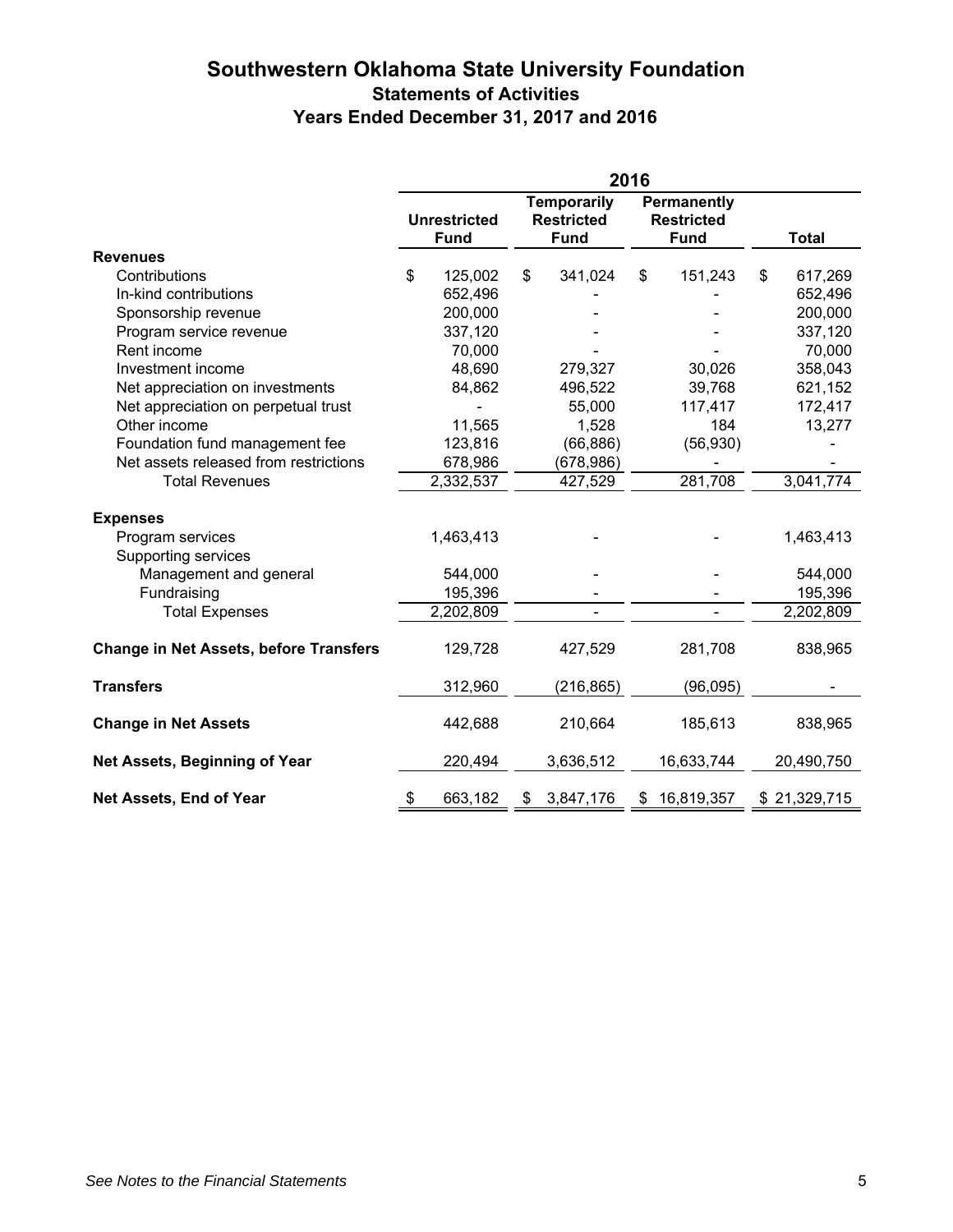# **Southwestern Oklahoma State University Foundation Statements of Functional Expenses Years Ended December 31, 2017 and 2016**

|                                         | 2017 |                            |    |                                |    |                    |    |           |
|-----------------------------------------|------|----------------------------|----|--------------------------------|----|--------------------|----|-----------|
|                                         |      | Program<br><b>Services</b> |    | <b>Management</b><br>& General |    | <b>Fundraising</b> |    | Total     |
| Accounting software and fees            | \$   |                            | \$ | 12,114                         | \$ |                    | \$ | 12,114    |
| Advertising and promotion               |      | 5,496                      |    |                                |    | 14,467             |    | 19,963    |
| Amortization (of gifted mineral rights) |      |                            |    | 2,604                          |    |                    |    | 2,604     |
| Audit & tax return preparation          |      |                            |    | 17,025                         |    |                    |    | 17,025    |
| Conferences/meetings                    |      | 3,079                      |    | 5,898                          |    | 7,379              |    | 16,356    |
| Depreciation                            |      |                            |    | 20,257                         |    |                    |    | 20,257    |
| Donor recognition                       |      |                            |    |                                |    | 9,136              |    | 9,136     |
| Fundraising software & fees             |      |                            |    |                                |    | 123,816            |    | 123,816   |
| Insurance                               |      |                            |    | 10,977                         |    |                    |    | 10,977    |
| Legal fees                              |      |                            |    | 13,709                         |    |                    |    | 13,709    |
| Occupancy                               |      |                            |    | 246,500                        |    | 6,672              |    | 253,172   |
| Office expenses                         |      | 9,440                      |    | 11,979                         |    |                    |    | 21,419    |
| Other expenses                          |      | 10,792                     |    |                                |    |                    |    | 10,792    |
| Program services                        |      | 696,376                    |    |                                |    |                    |    | 696,376   |
| Salary, wages and benefits              |      | 74,057                     |    | 134,958                        |    | 137,886            |    | 346,901   |
| Scholarships                            |      | 477,432                    |    |                                |    |                    |    | 477,432   |
| Sponsorship                             |      | 200,000                    |    |                                |    |                    |    | 200,000   |
| Travel                                  |      | 747                        |    | 5,002                          |    | 1,553              |    | 7,302     |
| <b>Total Expenses</b>                   | \$   | 1,477,419                  | \$ | 481,023                        | \$ | 300,909            | \$ | 2,259,351 |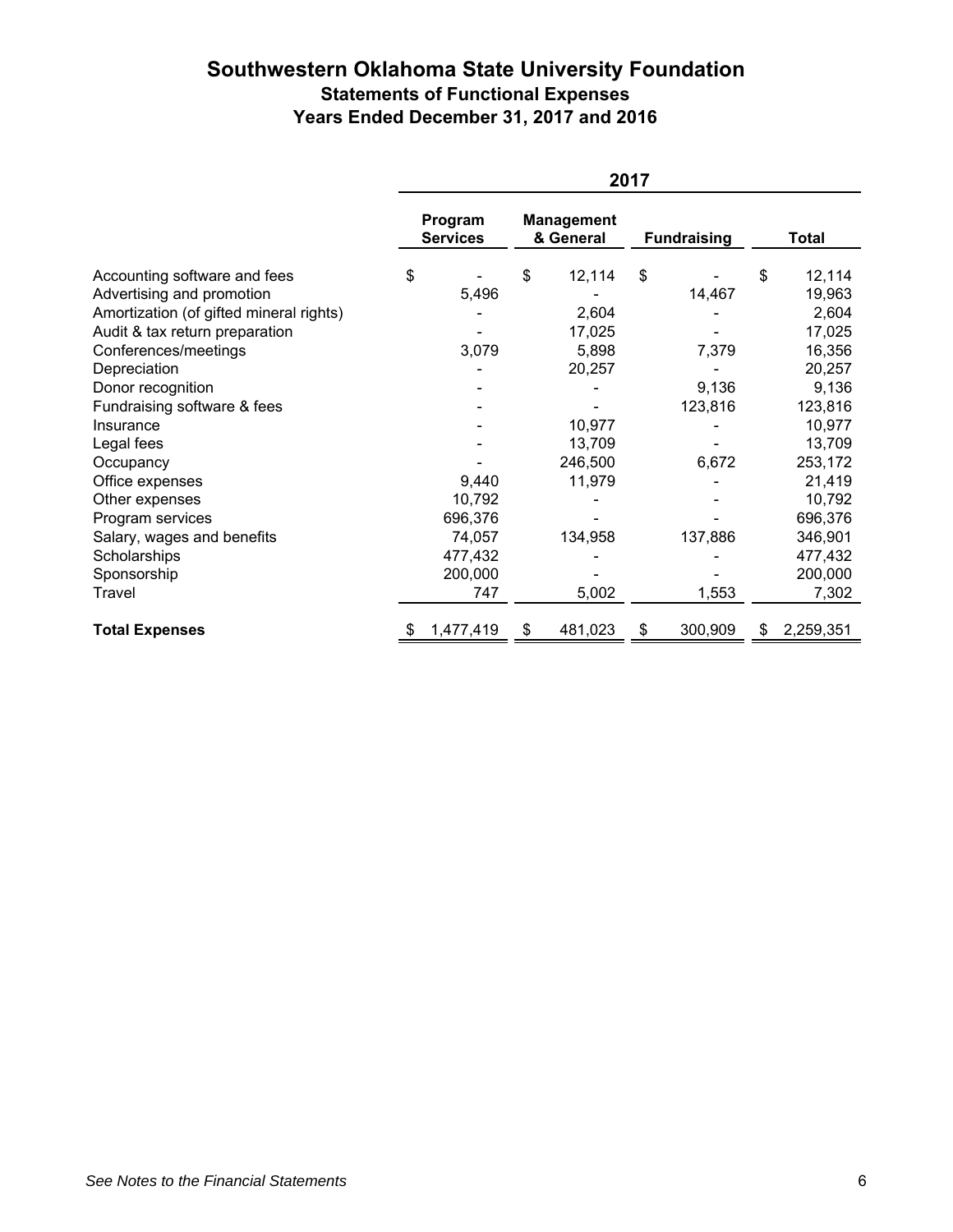# **Southwestern Oklahoma State University Foundation Statements of Functional Expenses Years Ended December 31, 2017 and 2016**

|                                         | 2016 |                            |    |                                |    |                    |    |           |
|-----------------------------------------|------|----------------------------|----|--------------------------------|----|--------------------|----|-----------|
|                                         |      | Program<br><b>Services</b> |    | <b>Management</b><br>& General |    | <b>Fundraising</b> |    | Total     |
| Accounting software and fees            | \$   |                            | \$ | 9,072                          | \$ |                    | \$ | 9,072     |
| Advertising and promotion               |      | 5,539                      |    |                                |    | 12,334             |    | 17,873    |
| Amortization (of gifted mineral rights) |      |                            |    |                                |    |                    |    |           |
| Audit & tax return preparation          |      |                            |    | 17,235                         |    |                    |    | 17,235    |
| Conferences/meetings                    |      | 5,313                      |    | 10,059                         |    | 2,129              |    | 17,501    |
| Depreciation                            |      |                            |    | 20,257                         |    |                    |    | 20,257    |
| Donor recognition                       |      |                            |    |                                |    | 7,114              |    | 7,114     |
| Fundraising software & fees             |      |                            |    |                                |    | 14,782             |    | 14,782    |
| Insurance                               |      |                            |    | 10,868                         |    |                    |    | 10,868    |
| Legal fees                              |      |                            |    | 15,080                         |    |                    |    | 15,080    |
| Occupancy                               |      |                            |    | 246,500                        |    | 10,760             |    | 257,260   |
| Office expenses                         |      | 7,163                      |    | 10,947                         |    |                    |    | 18,110    |
| Other expenses                          |      | 2,688                      |    | 114                            |    | 675                |    | 3,477     |
| Program services                        |      | 693,348                    |    |                                |    |                    |    | 693,348   |
| Salary, wages and benefits              |      | 103,630                    |    | 200,116                        |    | 143,843            |    | 447,589   |
| Scholarships                            |      | 445,394                    |    |                                |    |                    |    | 445,394   |
| Sponsorship                             |      | 200,000                    |    |                                |    |                    |    | 200,000   |
| Travel                                  |      | 338                        |    | 3,752                          |    | 3,759              |    | 7,849     |
| <b>Total Expenses</b>                   | \$   | 1,463,413                  | \$ | 544,000                        | \$ | 195,396            | \$ | 2,202,809 |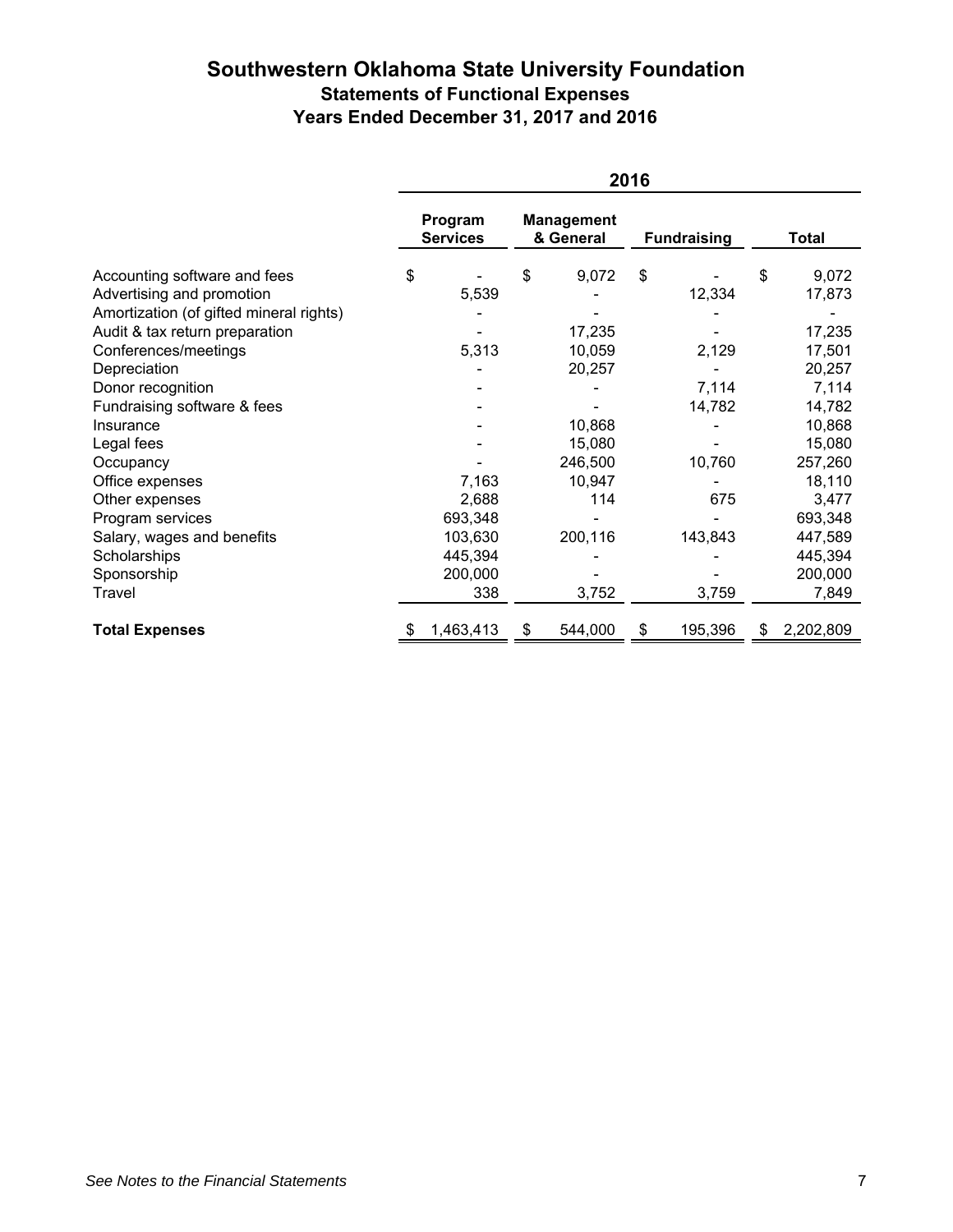# **Southwestern Oklahoma State University Foundation Statements of Cash Flows Years Ended December 31, 2017 and 2016**

| <b>Cash Flows from Operating Activities</b>            | 2017          | 2016          |
|--------------------------------------------------------|---------------|---------------|
| Increase in net assets                                 | \$3,118,988   | \$<br>838,965 |
| Adjustments to reconcile increase in net assets to net |               |               |
| cash provided by operating activities                  |               |               |
| Depreciation                                           | 20,257        | 20,257        |
| Amortization                                           | 2,604         |               |
| Net appreciation on investments                        | (2,742,199)   | (621, 152)    |
| Appreciation in cash surrender value of life insurance | (5, 513)      | (5, 418)      |
| Loss on disposal of gifted property held for sale      | 4,207         |               |
| Contributions restricted for endowment                 | (347, 054)    | (151, 243)    |
| Non-cash contribution                                  | (103, 403)    | (40, 866)     |
| Gain on beneficial interest in perpetual trust         | (94, 577)     | (117, 417)    |
| Changes in                                             |               |               |
| Contributions receivable                               | 26,717        | 47,118        |
| Accounts receivable                                    | 685           |               |
| Prepaid state income tax                               |               | 2,930         |
| Accounts payable and accrued expenses                  | (2, 110)      | 5,272         |
| Accounts payable to related party                      | 89,491        | 40,008        |
| Net Cash Provided by (Used in) Operating Activities    | (31, 907)     | 18,454        |
| <b>Cash Flows from Investing Activities</b>            |               |               |
| Purchase of investments                                | (6,459,023)   | (8,568,620)   |
| Proceeds from sales and maturities of investments      | 6,249,260     | 8,336,430     |
| Gain on assets sold                                    | 15,793        |               |
| Net Cash Used in Investing Activities                  | (193,970)     | (232, 190)    |
| <b>Cash Flows from Financing Activities</b>            |               |               |
| Contributions restricted for endowment                 | 347,054       | 151,243       |
| Net Cash Provided by Financing Activities              | 347,054       | 151,243       |
| Net Increase (Decrease) in Cash and Cash Equivalents   | 121,177       | (62, 493)     |
| Cash and Cash Equivalents at Beginning of Year         | 280,125       | 342,618       |
| Cash and Cash Equivalents at End of Year               | \$<br>401,302 | \$<br>280,125 |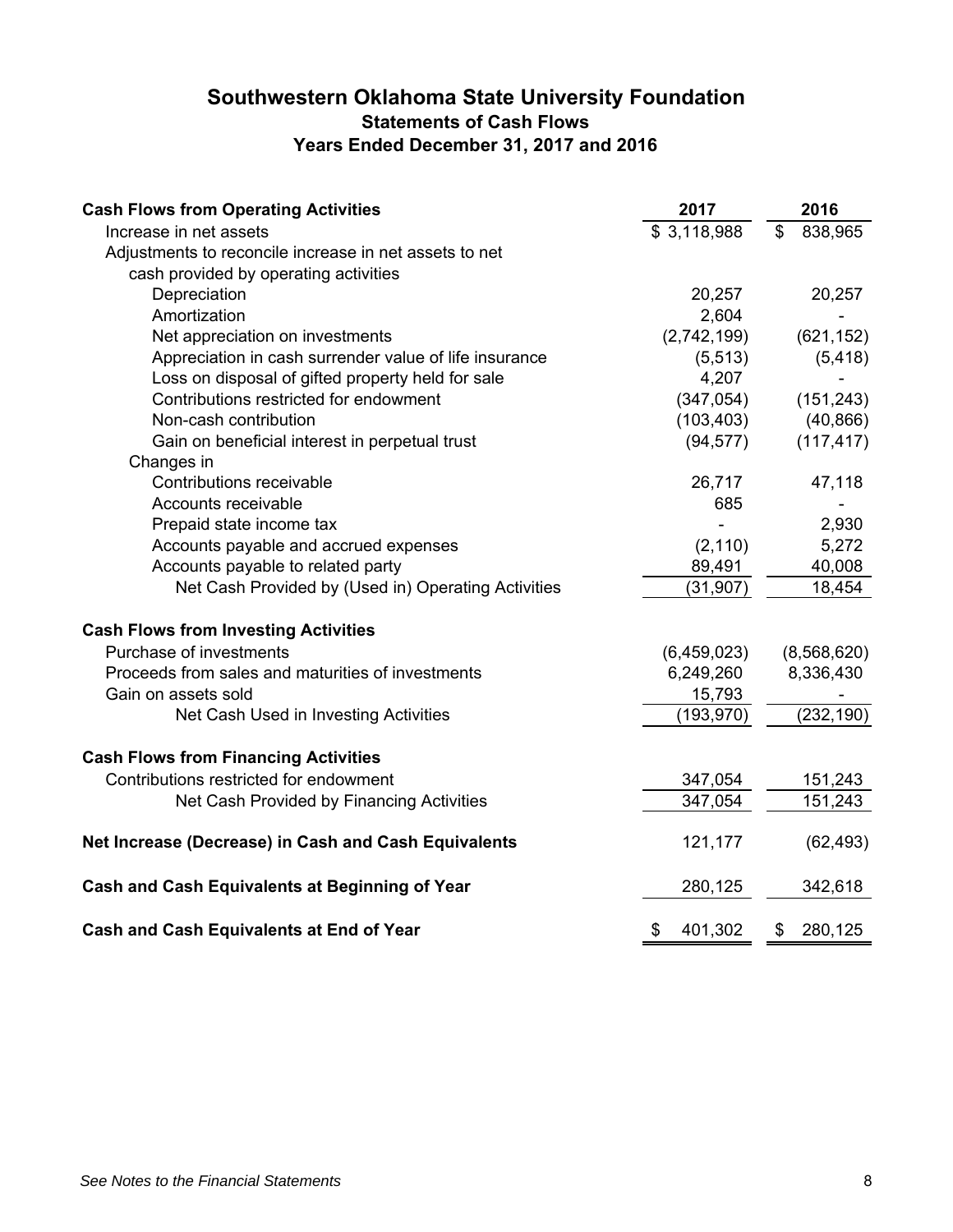# **Note 1: Summary of Significant Accounting Policies**

# *Organization*

Southwestern Oklahoma State University Foundation, Inc. (the "Foundation") is organized for the benefit of Southwestern Oklahoma State University (the "University"), Weatherford, Oklahoma, branch campus in Sayre, Oklahoma, its faculty, its student body, and its programs. The Foundation provides scholarships and support and enhances the further development of the University. The Foundation receives contributions from the public which are generally to be used for the benefit of the University. The Foundation also receives certain program service revenues which support the various departmental activities at the University.

The Foundation acts primarily as a fundraising organization, soliciting, receiving, managing, and disbursing contributions on behalf of the University. Distributions of amounts held in the funds of the Foundation are subject to the approval of the Foundation and the availability of monies. Accordingly, the accompanying financial statements generally reflect expenditures which have been submitted to and approved by the Foundation as of the financial reporting date.

Although the University does not control the timing or amount of receipts from the Foundation, the majority of the Foundation's resources and related income are restricted by donors for the benefit of the University. Because these restricted resources held by the Foundation can only be used by, or for the benefit of, the University, the Foundation is considered a component unit of the University and is discretely presented in the University's financial statements.

### *Accounting Standards Codification*

The Foundation follows the Financial Accounting Standards Board ("FASB") Accounting Standards Codification ("ASC"). The ASC provides the single source of authoritative accounting principles generally accepted in the United States of America ("U.S. GAAP") for nongovernmental entities and supersedes all other previously issued non-SEC accounting and reporting guidance.

### *Basis of Presentation*

The Foundation's financial statements have been prepared on the accrual basis of accounting in accordance with U.S. GAAP, and accordingly reflect all significant receivables, payables and other assets and liabilities. To ensure the observance of limitations and restrictions placed on the use of available resources, the Foundation maintains its accounts in accordance with the principles and practices of fund accounting. Fund accounting is the process by which resources for various purposes are classified for accounting purposes into funds that are maintained in accordance with the activities or objectives of the Foundation.

### *Net Asset Classification*

The Uniform Prudent Management of Institutional Funds Act of 2006 ("UPMIFA") was enacted in the state of Oklahoma effective November 1, 2007 ("OK UPMIFA"). The Foundation's Board of Trustees (the "Trustees") interpretation of OK UPMIFA and other required endowment disclosures are included in Note 8.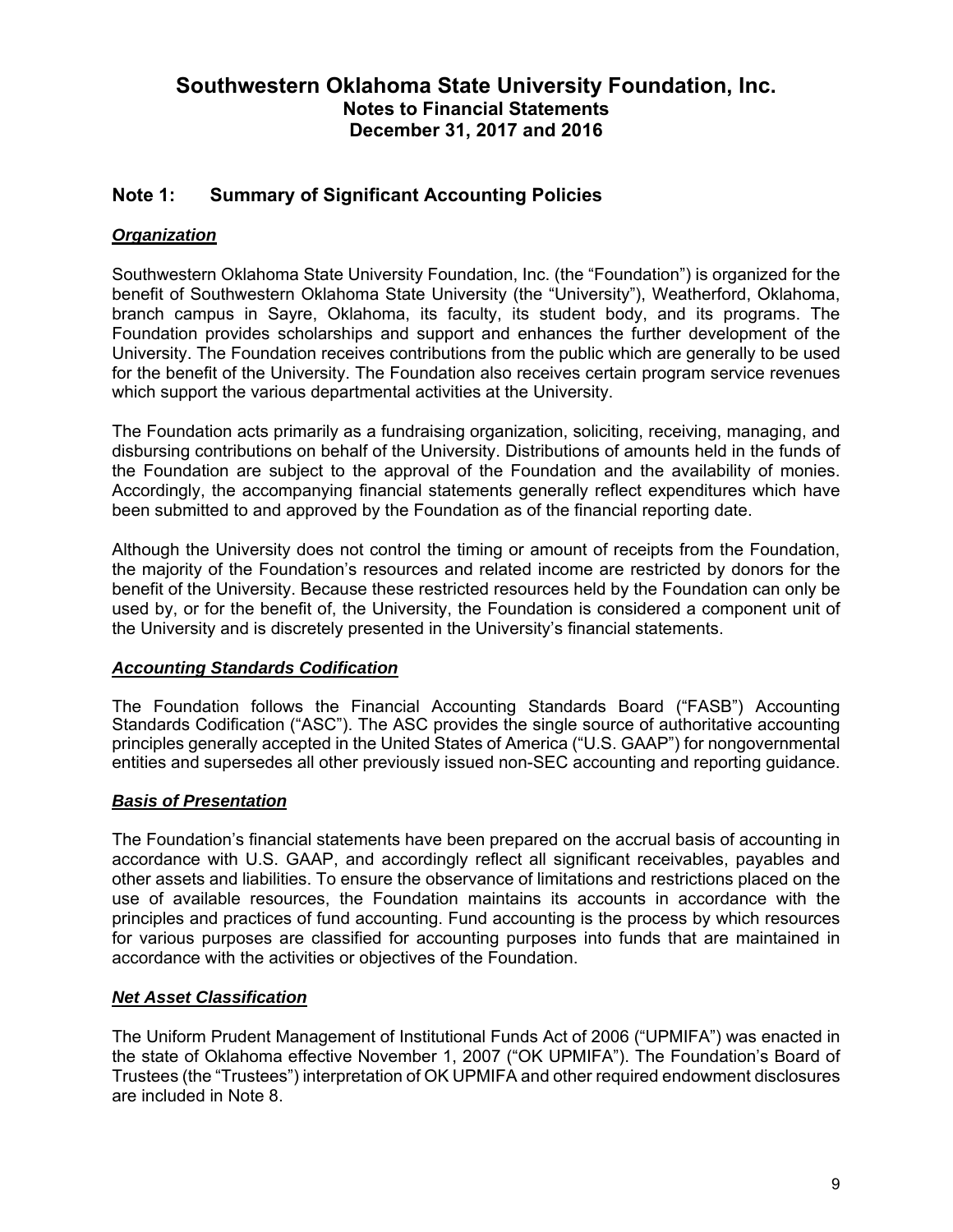### **Note 1: Summary of Significant Accounting Policies** (Continued)

#### *Net Asset Classification* (continued)

Net assets, revenues, and gains and losses are classified based on the existence or absence of donor-imposed restrictions. The Foundation is required to report information regarding its financial position and activities according to three classes of net assets as follows:

Unrestricted net assets: Net assets for which there are no donor-imposed restrictions that the assets be used for a specific purpose or held for a certain period of time. Contributions received with time and/or purpose restrictions which are fully expended in the same period are classified as unrestricted.

Temporarily restricted net assets: Net assets subject to donor-imposed stipulations that may or will be met, either by actions of the Foundation and/or the passage of time. When a restriction expires, temporarily restricted net assets are reclassified to unrestricted net assets and reported in the statements of activities as net assets released from restrictions.

Permanently restricted net assets: Net assets subject to donor-imposed stipulations that they be maintained permanently by the Foundation. Generally, the donors of these assets permit the Foundation to use all or part of the income earned on any related investments for general or specific purposes.

#### *Beneficial Interest in Perpetual Trust*

The Foundation is the beneficiary of a perpetual trust which is not in the possession of the Foundation. The Foundation has an irrevocable right to a portion of the net income from the trust. The Foundation's interest in the trust is recorded at fair value of the estimated future cash flows which is measured using the fair value of the underlying trust assets adjusted for the Foundation's beneficial interest percentage of the total trust. Under the terms of the trust agreement, the trust generally distributes 100% of the annual income to the beneficiaries. The beneficial interest is classified as permanently restricted net assets and distributions are classified as temporarily restricted investment income from perpetual trust in accordance with the donor's purpose restriction. Changes in the fair market value of the beneficial interest are recorded as permanently restricted gain or loss on beneficial interest in perpetual trust in the statement of activities.

#### *Contributions*

Contributions, including unconditional promises to give, are recognized as revenues in the period received by the Foundation. Conditional promises to give are not recognized until the conditions on which they depend are substantially met. Transfers of assets under conditional promises, which are received by the Foundation prior to fulfilling these conditions, are recorded as a liability (i.e. unearned revenue) until the conditions are substantially met. Contributions of assets other than cash are recorded at the estimated fair value on the gift date. Contributions to be received after one year are recorded at the present value of their estimated future cash flows using a discount rate which is commensurate with the risks involved.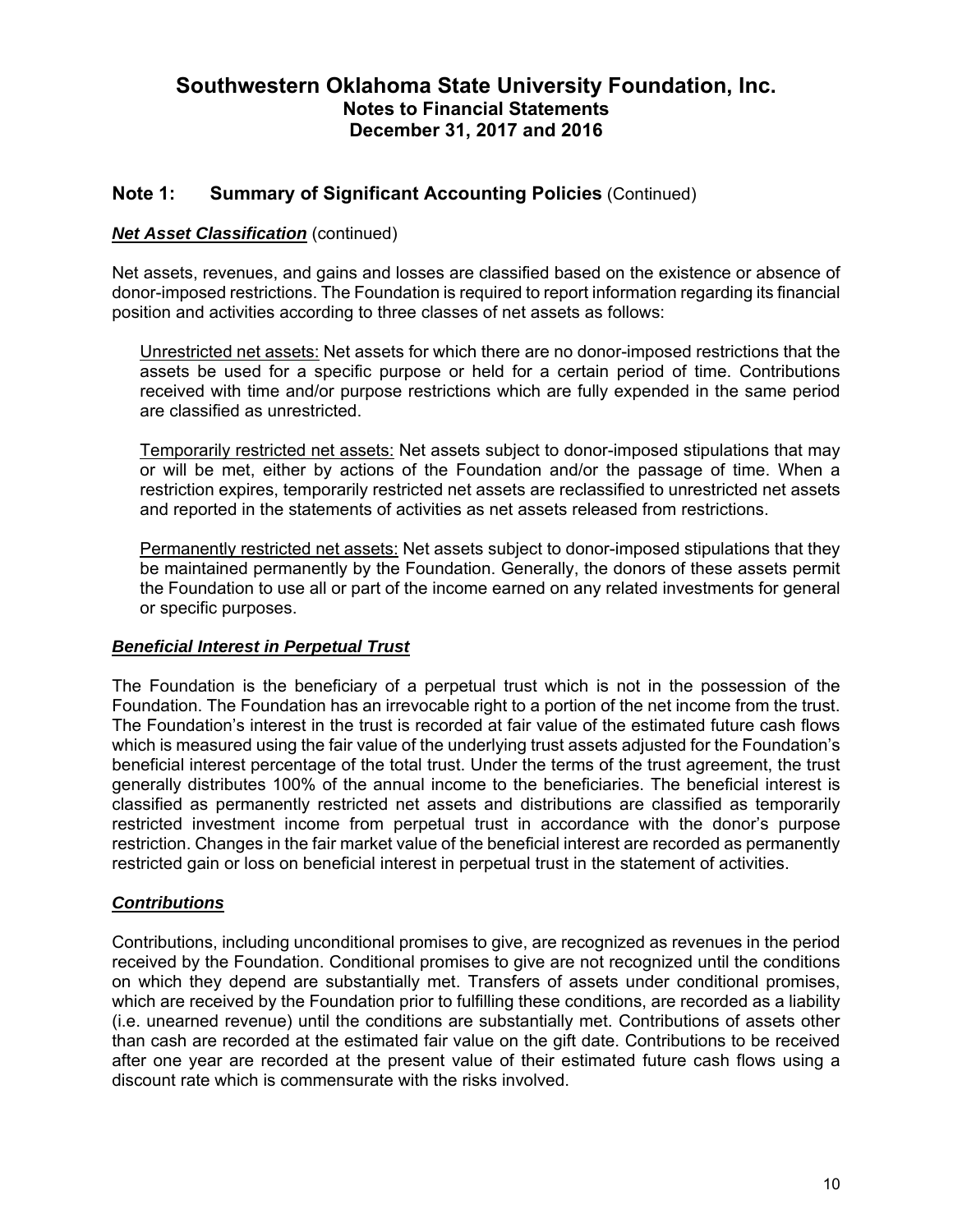# **Note 1: Summary of Significant Accounting Policies** (Continued)

### *Contributions* (Continued)

Amortization of the discount is recorded as additional contribution revenue in the same net asset class and fund as the original contribution. An allowance is made for uncollectible contributions based upon management's judgment and analysis of the creditworthiness of the donors, past collection experience, and other relevant factors.

Contributions are reported as increases in the appropriate net asset category. Expenses are reported as decreases in unrestricted net assets. Absent explicit donor stipulations to the contrary, temporary restrictions on gifts to acquire long-lived assets are considered met in the period in which the assets are acquired or placed in service. Gifts of property and equipment are recorded as unrestricted support unless explicit donor stipulations specify how the assets must be used, or how long the assets must be held, in which case the gift is recorded as restricted support. Expirations of temporary restrictions (i.e., the donor-stipulated purpose has been fulfilled and/or the stipulated time period has elapsed) are reported as net assets released from restrictions.

Contributions services are recognized when (1) they create or enhance a nonfinancial asset and/or (2) required specialized skills, are provided by individuals possessing those skills and would typically need to be purchased had they not been provided by contributions. Many individuals volunteer their time and perform a variety of tasks that assist the Foundation, but these services do not meet the criteria for recognition as contributed services. The Foundation received contributed services meeting the specified criteria totaling \$13,127 in 2017 and \$0 in 2016.

The Foundation recognizes all services received from personnel of the University that directly benefit the Foundation. The amount of in-kind contributions was determined based on the cost recognized for services and facilities provided by the University. In-kind expenses are allocated on a functional basis consistent with the allocation of resources expended on all other programs and activities. The Foundation recorded \$521,437 and \$652,496 for in-kind contributions and related in-kind expenses for 2017 and 2016, respectively.

#### *Office Facility and Staff Support*

The Foundation and University operate under an agreement that the University will provide for the housing of the Foundation records, administrative and secretarial support, as well as office space and support services. The Foundation also provides monies for scholarship support and other program needs of the University which is in excess of the benefits provided by the University. All costs incurred for University programs are included in program expenses. No additional accounting entries are made to record the benefits received from the University.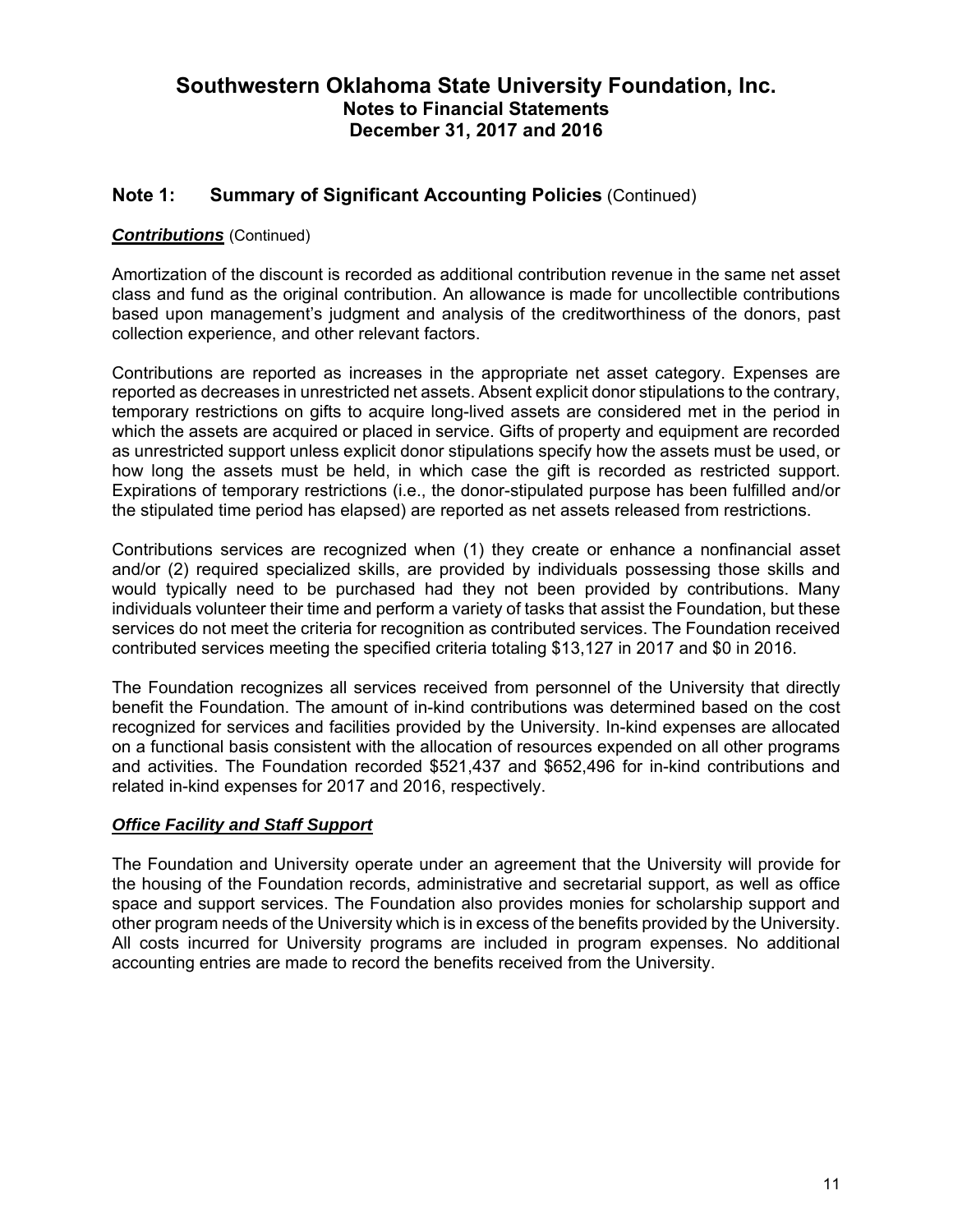# **Note 1: Summary of Significant Accounting Policies** (Continued)

### *Investments*

Investments consist of cash and cash equivalent funds, certificates of deposit, government agency securities, corporate bonds, mutual funds, common and preferred stock, structured investments in unsecured notes, an annuity contract, and investments in private equity real estate and real estate investment trusts. Investments are stated at fair value as determined by the fund and/or investment manager and realized gains and losses on sales of investments are calculated on the first-in, first-out basis or the average cost basis. Interest and dividend income in the statements of activities is reported net of investment management and custodial fees which totaled \$158,627 in 2017 and \$116,531 in 2016.

#### *Investment Revenue*

Income and gains on investments are reported as increases in permanently restricted assets if the terms of the gift that gave rise to the investment require such amounts be added to the permanent endowment. Income and gains are reported as increases in temporarily restricted net assets if the terms of the gift or applicable law-imposed restrictions on the use of the income and as increases in unrestricted net assets in all other cases, except in the case of income earned on donor-restricted endowment funds which is classified as temporarily or permanently restricted dependent upon the donor's restriction(s).

Generally, losses on investments of endowments reduce temporarily restricted net assets to the extent donor-imposed temporary restrictions on the net appreciation of investments have not been met before the loss occurs. Any remaining losses reduce unrestricted net assets. Subsequent investment gains are applied first to unrestricted net assets to the extent that losses have previously been recognized, and then to temporarily restricted net assets.

#### *Cash and Cash Equivalents*

The Foundation considers all highly liquid investments with a maturity of three months or less when purchased, excluding cash and cash equivalent funds held in the Foundation's investment portfolio, to be cash equivalents.

#### *Marketable Securities*

Marketable securities are stated at fair value. Fair values are generally determined based upon quoted market prices. Realized gains and losses on sales of marketable securities are computed on the first-in, first-out basis. The Foundation utilizes various investment instruments. Marketable securities, in general, are exposed to various risks, such as interest rate, credit, and overall market volatility. Due to the level of risk associated with certain investment securities, it is reasonably possible that changes in the values of marketable securities will occur in the near term and that such changes could materially affect the amounts reported in the statements of financial position. Significant fluctuations in fair values could occur from year to year and the amounts the Foundation will ultimately realize could differ materially.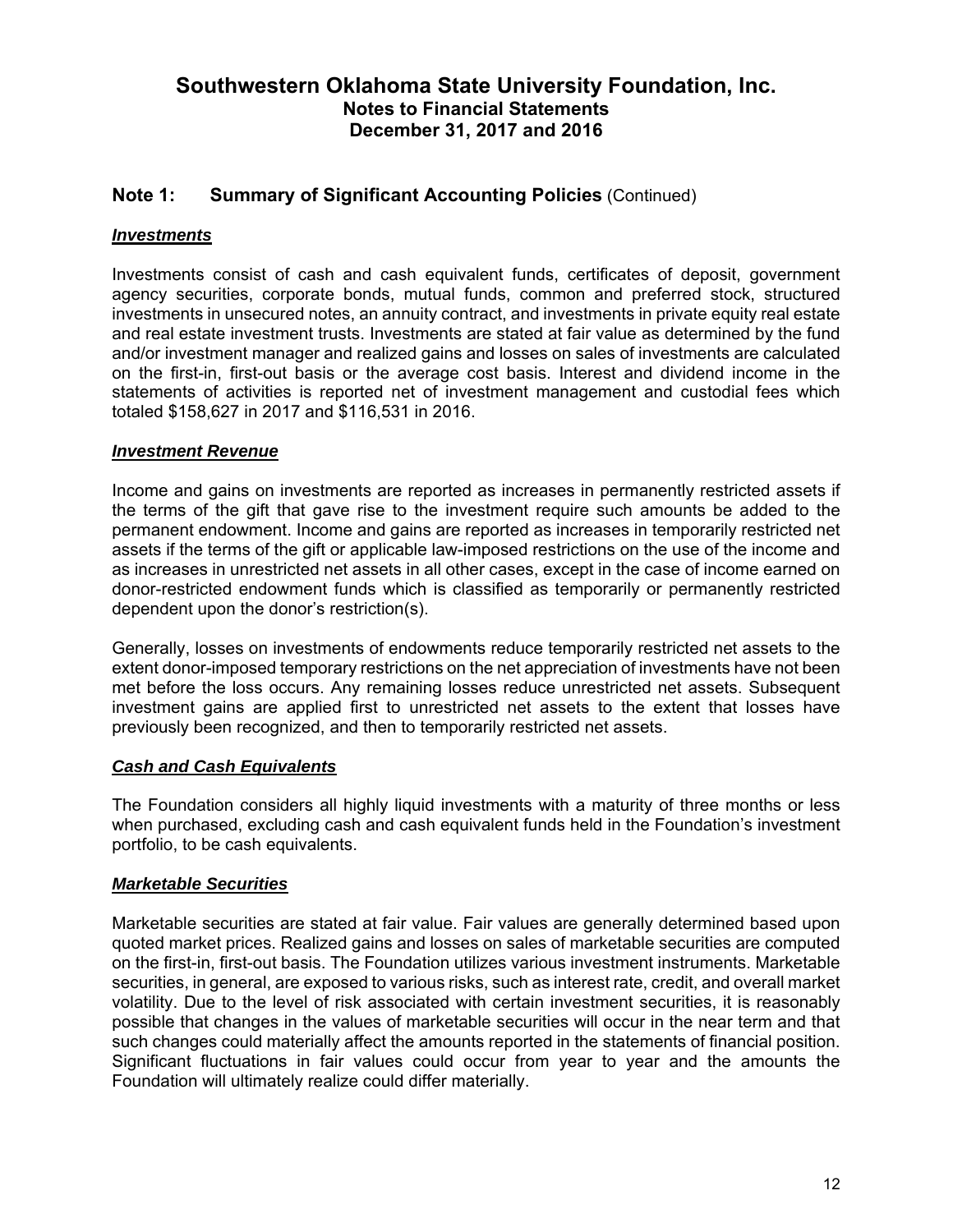### **Note 1: Summary of Significant Accounting Policies** (Continued)

#### *Property and Equipment*

It is the Foundation's policy to capitalize property and equipment additions with a cost basis, or fair value on the gift date if donated, which exceed \$5,000. Property and equipment is depreciated using the straight-line method as follows:

| Office equipment | 10 years |
|------------------|----------|
| <b>Buildings</b> | 44 years |
| Software         | 5 years  |

#### *Real Property*

In 2016, the Foundation received donated vacant land and mineral rights, each with estimated fair values of \$20,000 and \$13,020 at December 31, 2016, respectively. These assets are carried at cost or fair value on the contribution date. The Foundation's management sold the vacant land in April 2017. At this time, the mineral rights are retained by the Foundation and are being amortized over a 5-year period beginning with 2017. No attempt is made by the Foundation's management to revalue the real property assets at subsequent dates prior to transfer or sale due to the prohibitive cost of obtaining periodic appraisals. However, the Foundation's management is of the opinion that revaluation of all of the real property would not have a significant impact on the Foundation's statements of financial position or changes in net assets.

#### *Income Taxes*

The Foundation is exempt from federal income tax under Section  $501(c)(3)$  of the Internal Revenue Code (the "Code") and has been determined not to be a private foundation under Section 509(a) of the Code. Generally, all revenue earned outside the purpose for which the Foundation is created is taxable as earned income.

#### *Administrative Fee*

The Foundation assesses an annual Fund Management Fee ("Fee"). The Fee is charged to all funds – endowed or otherwise and is used to defray general and administrative expenses of the Foundation. The Fee is assessed annually at a rate of .625% (.00625) of the January 1<sup>st</sup> fund balances greater than or equal to \$1,000. For the endowed and temporarily restricted funds, this fee is accounted for as a transfer between permanently restricted and temporarily restricted net assets to unrestricted net assets.

#### *Fair Value Measurements*

The Foundation follows ASC Topic 820, *Fair Value Measurements*, which provides the framework for measuring fair value. The framework provides a fair value hierarchy that prioritizes the inputs to valuation techniques used to measure fair value.

The hierarchy gives highest priority to unadjusted quotes prices in active markets for identical assets or liabilities (Level 1 measurements) and the lowest priority to unobservable inputs (Level 3 measurements).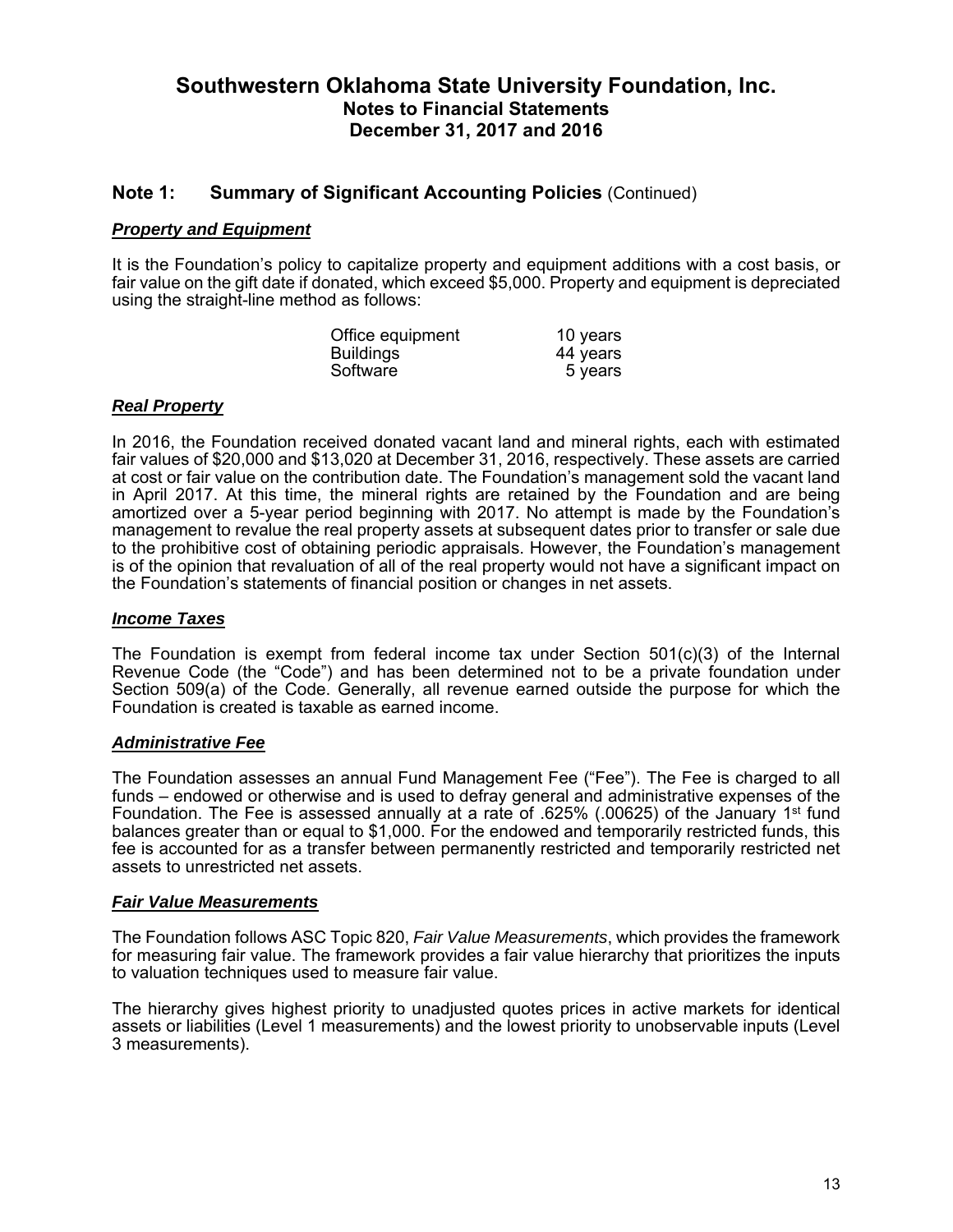### **Note 1: Summary of Significant Accounting Policies** (Continued)

#### *Fair Value Measurements* (Continued)

The inputs to the three levels of the fair value hierarchy under Topic 820 are described as follows:

- Level 1: Unadjusted quoted prices for identical assets or liabilities in active markets that the Foundation has the ability to access.
- Level 2: Quoted prices for similar assets or liabilities in active markets; quoted prices for identical assets or liabilities in inactive markets; inputs other than quoted prices that are observable for the asset or liability; and inputs that are derived principally from, or corroborated by, observable market data by correlation to other means. If the asset or liability has a specified (contractual) term, the Level 2 input must be observable for substantially the full term of the asset or liability.
- Level 3: Unobservable and significant to the fair value measurement.

The Foundation has certain investments which are measured at net asset value per share ("NAV"). If the Foundation has the ability to redeem its investment with the investee at NAV at the measurement date or within ninety days of the measurement date, the fair value of the asset is categorized as a Level 2 fair value measurement. If the Foundation will never have the ability to redeem its investment with the investee at NAV or the Foundation cannot redeem its investment within ninety days of the measurement date, the Foundation categorizes the asset as a Level 3 measurement.

Financial assets and liabilities carried at fair value on a recurring basis include investments and beneficial interest in perpetual trust. The Foundation had no assets or liabilities carried at fair value on a non-recurring basis at December 31, 2017 or 2016.

#### *Accounting for Uncertain Tax Positions*

Management has evaluated the Foundation's tax positions and concluded that the Foundation has taken no uncertain tax positions that required adjustment to or disclosure in the financial statements to comply with the provisions of this guidance. With few exceptions, the Foundation is no longer subject to income tax examinations by the U.S. federal, state, or local tax authorities for years ending on or before December 31, 2013.

#### *Management Estimates*

The preparation of financial statements in conformity with accounting principles generally accepted in the United States of America requires management to make estimates and assumptions that affect the reported amounts of assets and liabilities and disclosures of contingencies at the date of the financial statements and the reported amounts of revenues and expenses during the reporting period. Actual results could differ from those estimates.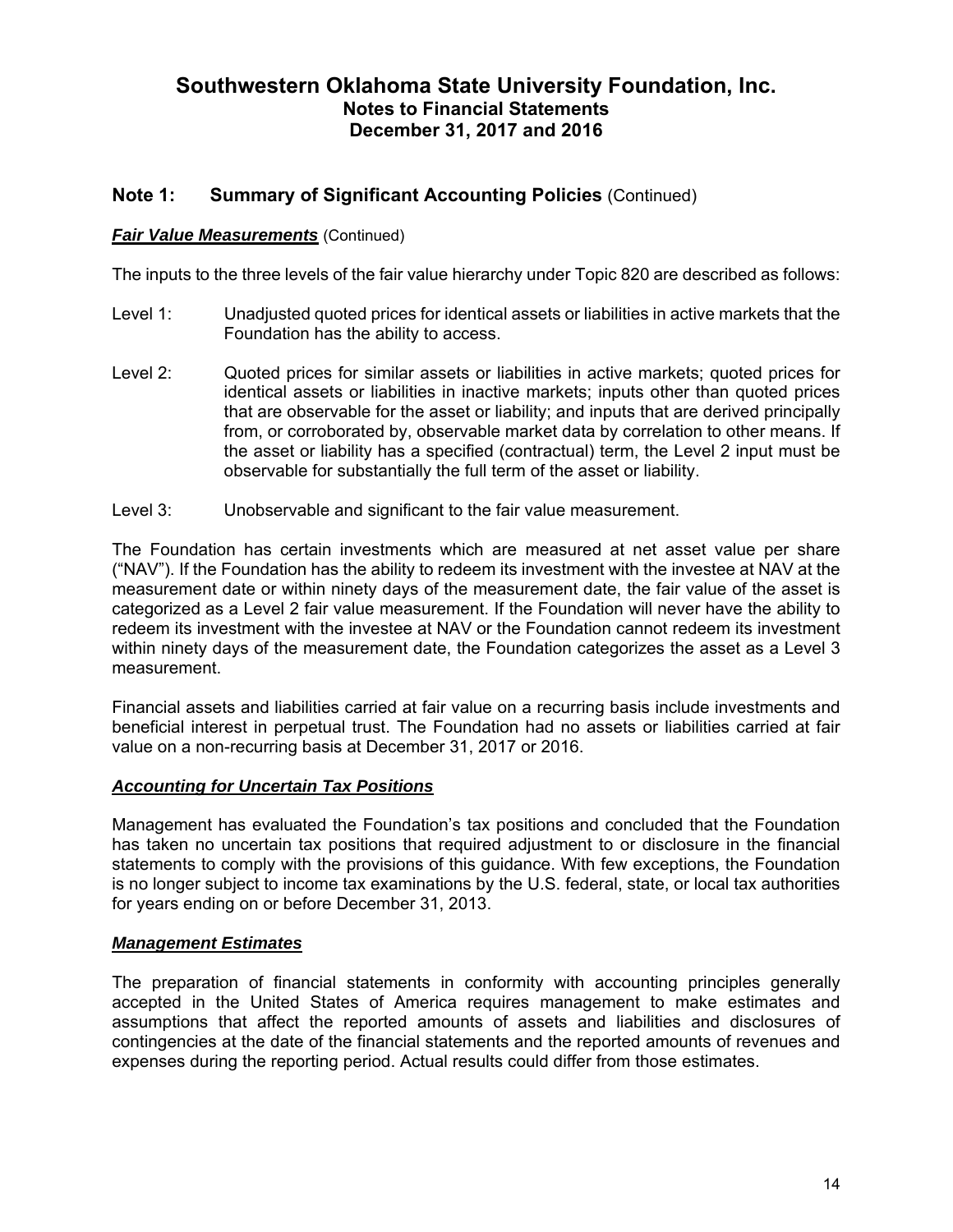# **Note 1: Summary of Significant Accounting Policies** (Continued)

### *Management Estimates* (Continued)

Estimates that are particularly susceptible to significant change include the valuation of investments, beneficial interest in perpetual trust, and contributions receivable. Investments in securities and beneficial interest in perpetual trust in general are exposed to various risks, such as interest rate, credit, and overall market volatility. Due to the level of risk associated with certain investments and beneficial interests, it is reasonably possible that changes in the values of these assets will occur in the near term and that such changes could materially affect the amounts reported in the statement of financial position. Significant fluctuations in fair values could occur from year to year, and the amounts the Foundation will ultimately realize could differ materially. Management's estimate of contributions receivable and the related allowance for doubtful accounts is based on consideration of all relevant available information and an analysis of the collectability of individual contributions, which arise primarily from pledges at the financial statement date.

### *Functional Allocation of Expenses*

The costs of providing various programs and other activities have been summarized in the statements of activities. Costs are allocated between program services, general and administrative, and fundraising based on management's evaluation of the resources expended in the related activities. Management and general expenses include those expenses that are not directly identifiable with any other specific function but provide for the overall support and direction of the Foundation.

#### *Concentration of Credit Risk*

The Foundation maintains cash in bank deposit accounts that, at times, may exceed federally insured limits. The Foundation has not experienced any losses in such accounts and believes that it is not exposed to any significant credit risk on cash or cash equivalents.

#### *Subsequent Events*

Management has evaluated subsequent events through July 30, 2018, the date the financial statements were available to be issued.

#### *Reclassification of Prior Year Presentation*

Certain prior year amounts have been reclassified for consistency with the current year presentation. These reclassifications had no effect on the reported results of operations.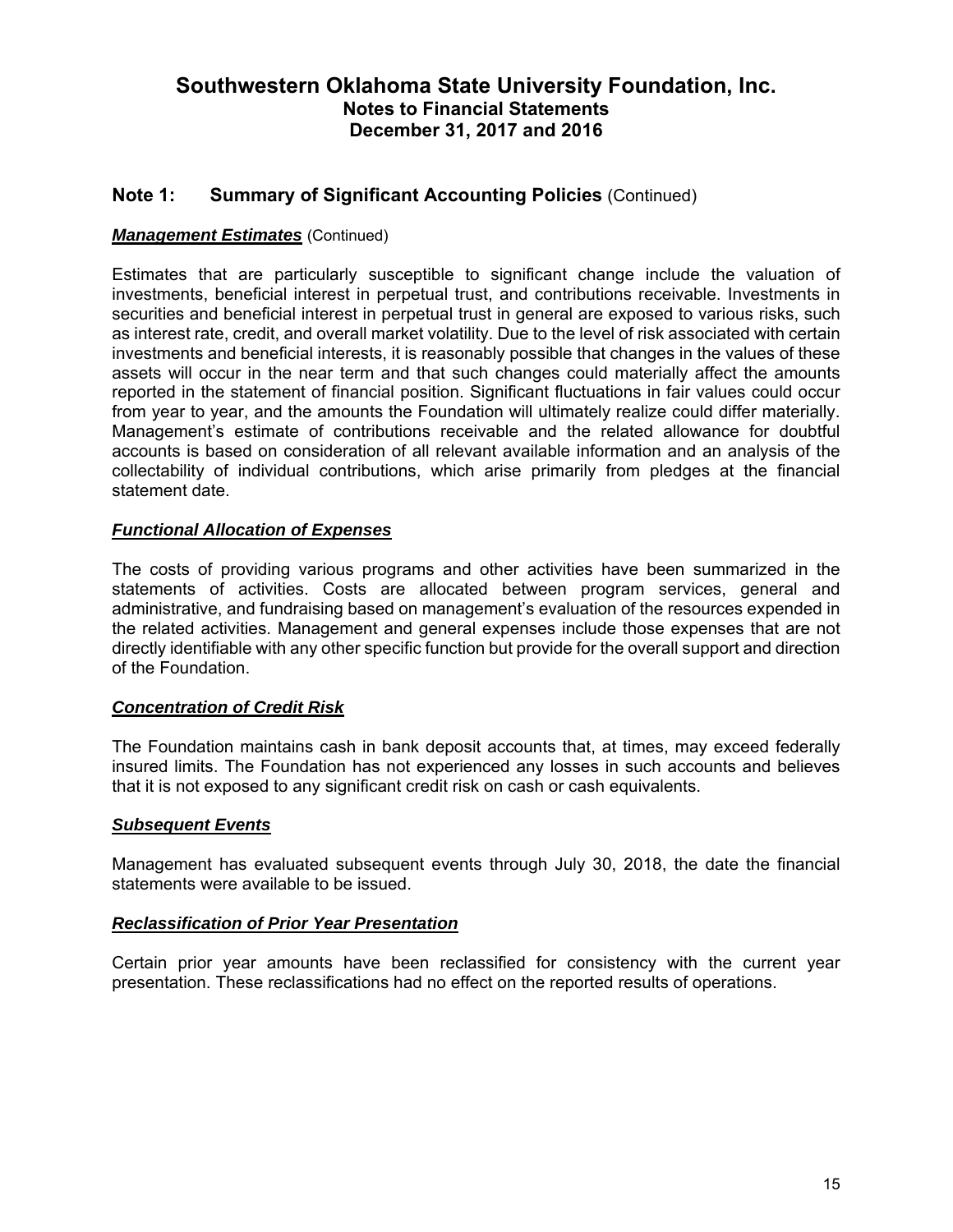### **Note 2: Cash and Cash Equivalents**

The Foundation maintains several bank accounts. The table below is designed to disclose the level of custody credit risk assumed by the Foundation based upon how its deposits were insured at December 31, 2017 and 2016. FDIC regulations state that time and savings accounts are insured up to \$250,000 per depositor, per insured bank.

Category 1 – Insured by FDIC or collateralized with securities held by the Foundation or by its agent in its name.

Category 2 – Uninsured but collateralized with securities held by the pledging financial institution's trust department or agent in the Foundation's name.

Category 3 – Uninsured and uncollateralized.

| <b>Type of Deposits</b> | <b>Total Bank</b><br><b>Balance</b> |         | Custody<br>(Category 1) |         | <b>Credit Risk</b><br>(Category 2) |  | <b>Uninsured</b><br>(Category 3) |         |
|-------------------------|-------------------------------------|---------|-------------------------|---------|------------------------------------|--|----------------------------------|---------|
| December 31, 2017       |                                     |         |                         |         |                                    |  |                                  |         |
| <b>Demand Deposits</b>  |                                     |         |                         |         |                                    |  |                                  |         |
| <b>Total Deposits</b>   | S.                                  | 470.055 | \$                      | 292.620 | S                                  |  | S                                | 177,435 |
| December 31, 2016       |                                     |         |                         |         |                                    |  |                                  |         |
| <b>Demand Deposits</b>  |                                     |         |                         |         |                                    |  |                                  |         |
| <b>Total Deposits</b>   | S.                                  | 277.396 | \$                      | 277.396 | \$                                 |  | S                                | -       |

### **Note 3: Contributions Receivable**

Unconditional promises to give, including amounts due under pledge agreement with donors, include the following at December 31:

|                                                 | 2017        | 2016         |
|-------------------------------------------------|-------------|--------------|
| Due in less than one year                       | \$<br>6.350 | \$<br>95.022 |
| Due in one to five years                        | 66,955      | 5,000        |
|                                                 | 73.305      | 100,022      |
| Less: Discount to net present value ( %)        |             |              |
| Less: Allowance for uncollectible contributions | -           |              |
|                                                 | 73.305      | 100.022      |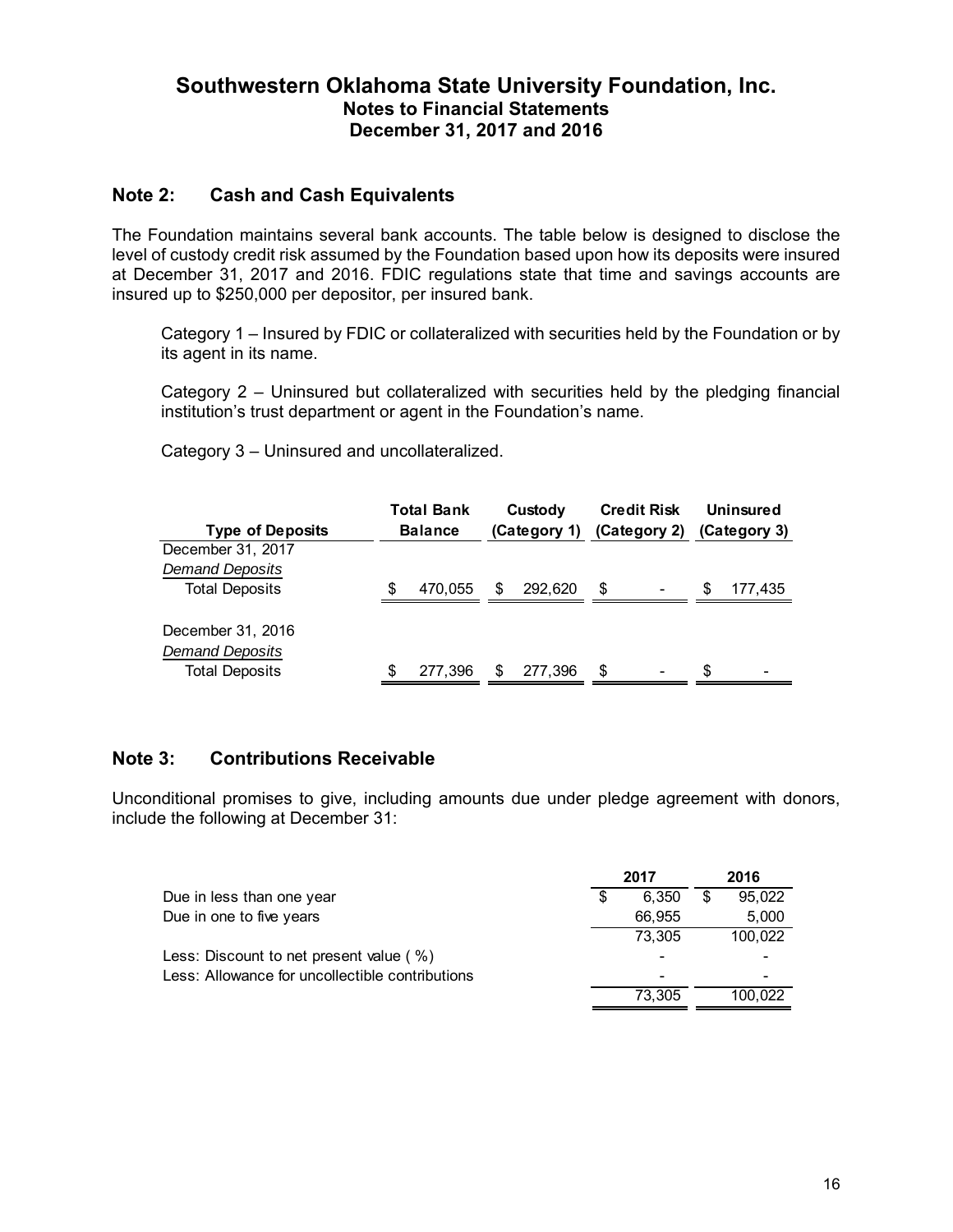### **Note 3: Contributions Receivable** (Continued)

Gross unconditional contributions receivable are comprised of the following at December 31:

|                                       | 2017 |        |    | 2016    |
|---------------------------------------|------|--------|----|---------|
| Unrestricted                          |      |        |    |         |
| Foundation support                    | \$   |        | \$ | 50      |
| <b>Total unrestricted</b>             |      |        |    | 50      |
| Temporarily restricted                |      |        |    |         |
| <b>SWOSU Fitness Center equipment</b> |      |        |    | 51,722  |
| Everett Dobson Golf Training facility |      | 20,955 |    | 43,150  |
| Scholarships                          |      |        |    | 100     |
| Programs support                      |      | 1,100  |    |         |
| Total temporarily restricted          |      | 22,055 |    | 94.972  |
| Permanently restricted                |      |        |    |         |
| Scholarships                          |      | 51,250 |    | 5,000   |
| Total permanently restricted          |      | 51,250 |    | 5,000   |
| Total contributions receivable        |      | 73,305 | S. | 100.022 |

No provision has been made to establish an allowance for doubtful accounts as the Foundation believes all contributions to be fully collectible within two years.

Unrestricted pledges to be received in future periods are classified as temporarily restricted until the funds are received at which time they are reclassified to unrestricted, unless specifically designated for the current period by the donor.

#### **Note 4: Fair Value Measurement**

The methods and assumptions used to estimate the fair value of assets and liabilities in the financial statements, including a description of the methodologies used for the classifications within the fair value hierarchy for financial instruments carried at fair value, are as follows:

*Cash and cash equivalents, interest receivable:* The assets' carrying amounts approximate fair value due to their short maturities.

*Cash surrender value of life insurance:* The Foundation is the beneficiary of a number of life insurance policies. The carrying value of the life insurance policies is the cash surrender value on the policies and as such approximates fair value.

*Accounts receivable:* Accounts receivable are carried at cost due to its short maturity (less than one year).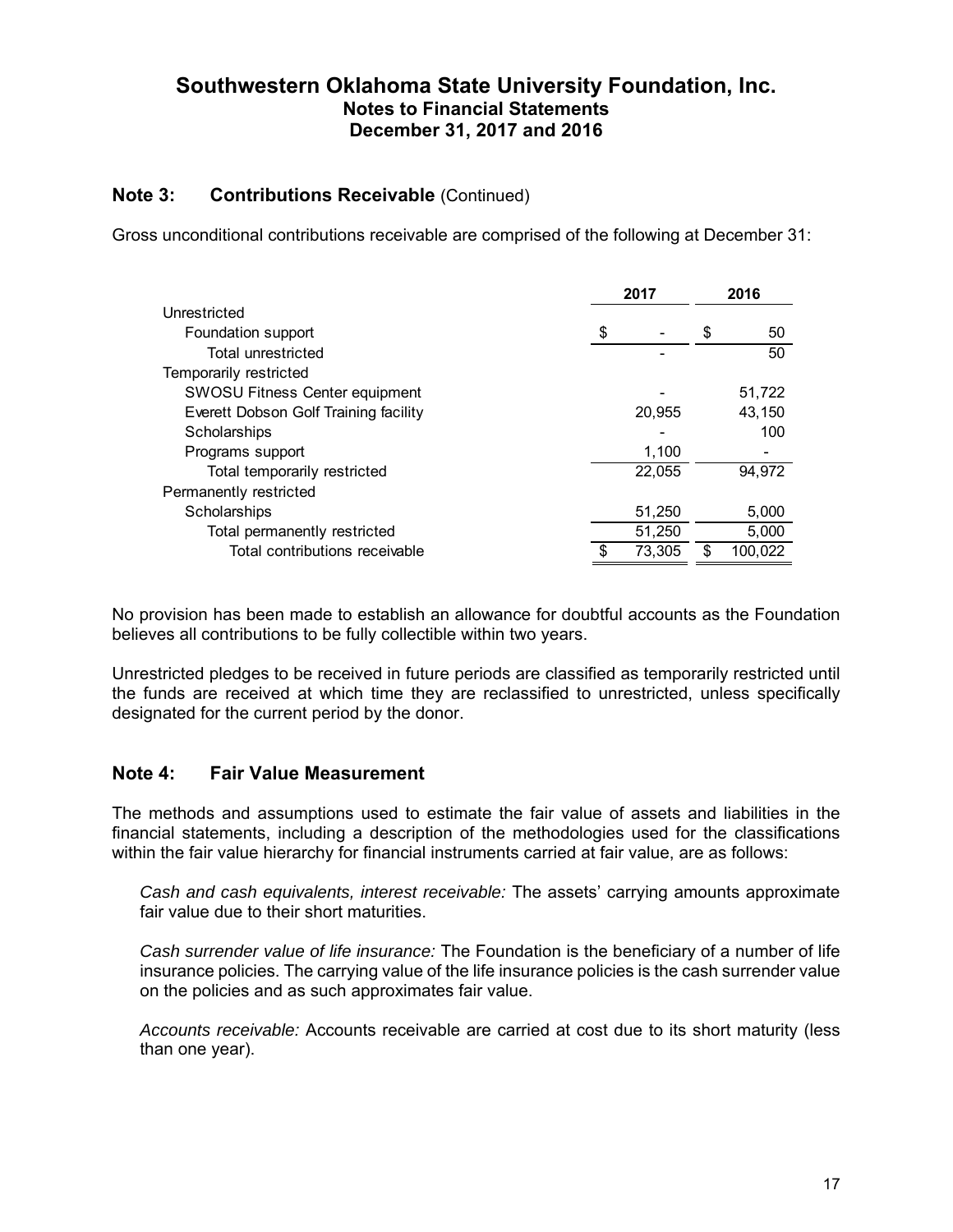### **Note 4: Fair Value Measurement** (Continued)

*Investments:* Investments are carried at fair value and are based on quoted market prices, when available, or the best estimate of fair value as determined by the investment and/or fund manager. Generally, quoted market prices are available for cash and cash equivalents funds, common and preferred stocks, and exchange traded index and mutual funds and as such are classified as Level 1 in the fair value hierarchy. The fair values of certificates of deposit are determined using the income approach. The key inputs include interest rates, maturity dates, and yield curves and as such are classified as Level 1 or Level 2 depending on the maturity date. The fair value of the annuity contract is determined using the income approach and is based on the current cash surrender value as determined by the investment manager and is classified as Level 3. The Foundation's interest in the limited liability company and the pooled funds are based on net asset value ("NAV") per share as provided by the fund manager; however, in certain circumstances, such as when the fund is in liquidation, fair values are determined using the income approach (i.e. estimated future cash flows). If the fair value of the underlying assets are transparent and have readily determinable fair values and the Foundation can redeem the investment at NAV within ninety days of the measurement date, the funds are classified as Level 2 and in all other cases are classified as Level 3.

Structured investments in unsecured notes are valued using the market approach or the income approach and are provided to the Foundation by the investment manager. Whenever possible, fair values are determined using the market approach and the key inputs are based on an underlying index and maturity or by analysis of documented trade history in the exact security and as such are classified as Level 2. In all other cases, fair values are determined using the income approach and are valued using fundamental analysis of investments based on information provided by fund managers and are classified as Level 3.

*Assets held for sale:* The Foundation's property held for sale is carried at fair value at December 31, 2016. The fair value was determined using the sales comparison approach and is based on the average price per square foot of comparable sales in an open market. The property was sold in 2017.

*Contributions receivable:* The asset is carried at cost net of a discount to net present value using a rate which is commensurate with the risk involved on the gift date and an allowance for uncollectible accounts at the financial reporting date. Fair value is the price a market participant would pay to acquire the right to receive the cash flows inherent in the promise to pay the Foundation and due to inclusion of a discount to net present value and allowance for uncollectible accounts the carrying value approximates fair value.

*Beneficial interest in perpetual trust:* The beneficial interest is carried at fair value which is based on the fair value of the underlying trust assets. The fair value of the underlying trust assets are based on the quoted market prices when available, qualified appraisals on a periodic basis, or the best estimate of fair value as determined by the trustee and/or the Foundation's management. The fair value of the beneficial interest in perpetual trust is the fair value of the underlying assets adjusted for the Foundation's respective beneficial percentage of the trust. Due to the significant unobservable inputs required to estimate the expected future cash receipts from the trust, the Foundation's beneficial interest is classified as Level 3 in the hierarchy.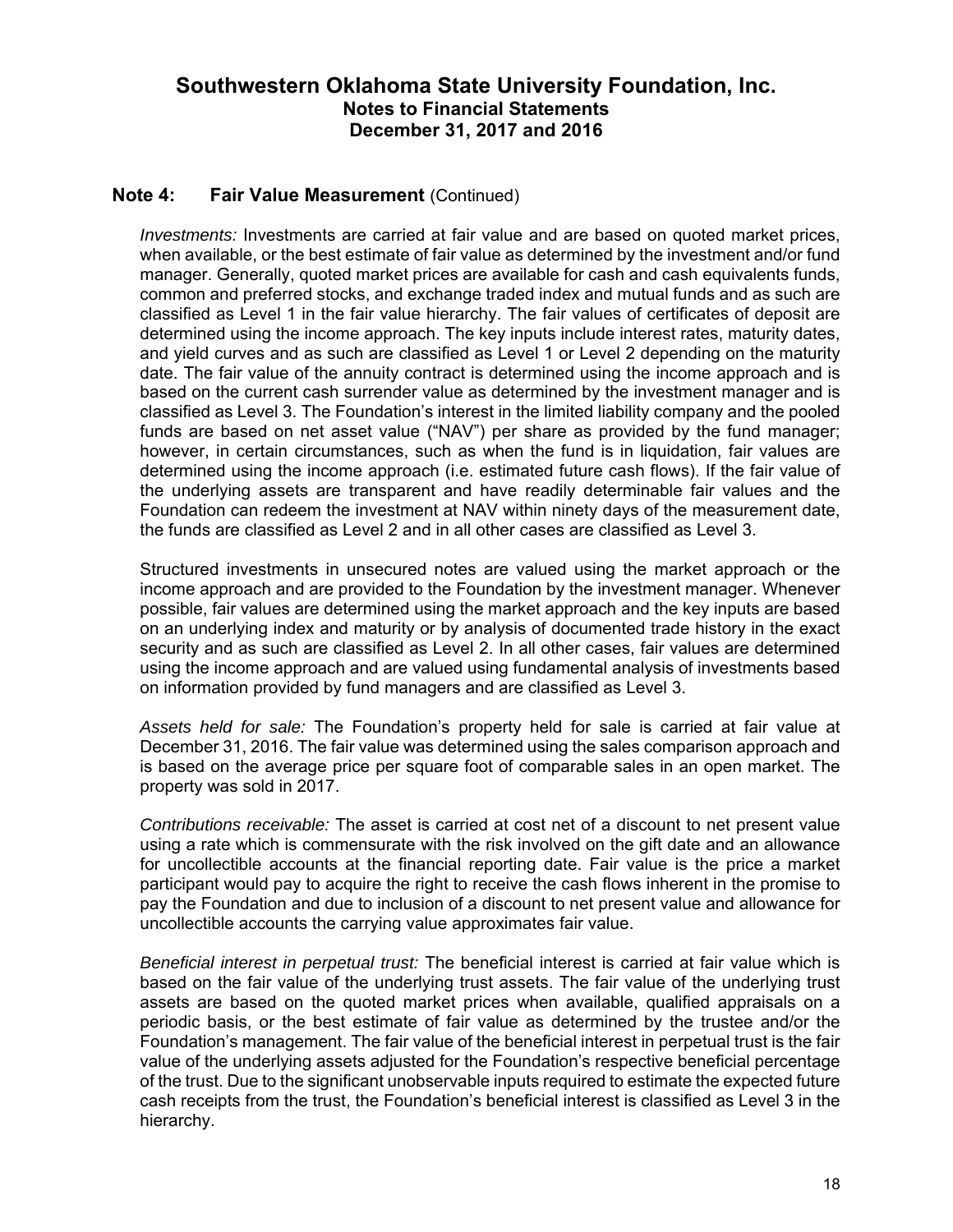#### **Note 4: Fair Value Measurement (Continued)**

*Accounts payable and accrued liabilities:* The carrying amount of current liabilities approximates fair value due to its short maturity.

*Funds held for others:* The liability (if any) is carried at fair value which is based on the fair value of the cash and investment assets held by the Foundation for the benefit of the agency. The specific assets held for the benefit of the agency have been classified within the hierarchy for investments (as discussed above). The related and associated liability is classified as a Level 2 in the hierarchy as the principal inputs (i.e., fair value of the cash and investments) are corroborated by observable market data. (The assets related to this liability are held in a separate investment account and are not a part of the Foundation's investment pool).

Assets and liabilities measured at fair value are classified within the fair value hierarchy as follows:

|                                                        |    |            | As of December 31, 2017 |                 |                  |
|--------------------------------------------------------|----|------------|-------------------------|-----------------|------------------|
|                                                        |    | Level 1    | Level 2                 | Level 3         | Total            |
| Assets                                                 |    |            |                         |                 |                  |
| Assets recorded at fair value on a recurring basis     |    |            |                         |                 |                  |
| <b>Investments</b>                                     |    |            |                         |                 |                  |
| Cash and cash equivalents                              | \$ | 1,513,849  | \$                      | \$              | \$<br>1,513,849  |
| Common and preferred stock                             |    |            |                         |                 |                  |
| Domestic                                               |    | 6,359,562  |                         |                 | 6,359,562        |
| International                                          |    | 3,897,839  |                         |                 | 3,897,839        |
| Fixed income (notes, bonds,                            |    |            |                         |                 |                  |
| mutual funds)                                          |    | 4,696,553  |                         |                 | 4,696,553        |
| Index funds                                            |    | 2,992,109  |                         |                 | 2,992,109        |
| Annuity contract                                       |    |            |                         | 274,900         | 274,900          |
| Interest in a limited liabilitiy                       |    |            |                         |                 |                  |
| company                                                |    |            |                         | 441,926         | 441,926          |
| Structured investments                                 |    |            | 965,911                 |                 | 965,911          |
| Real Estate Investment                                 |    |            |                         |                 |                  |
| Trusts (REIT) funds                                    |    | 545,025    |                         | 383,108         | 928,133          |
| <b>Total investments</b>                               |    | 20,004,937 | 965,911                 | 1,099,934       | 22,070,782       |
| Beneficial interest in perpetual trust                 |    |            |                         | 1,309,533       | 1,309,533        |
| Assets recorded at fair value on a non-recurring basis |    |            |                         |                 |                  |
| Assets held for sale                                   |    |            |                         |                 |                  |
| Total assets carried                                   |    |            |                         |                 |                  |
| at fair value                                          |    | 20,004,937 | \$<br>965,911           | \$<br>2,409,467 | \$<br>23,380,315 |
| Liabilities                                            |    |            |                         |                 |                  |
| Funds held for others                                  | \$ |            | \$                      | \$              | \$               |
| Total liabilities carried                              |    |            |                         |                 |                  |
| at fair value                                          | S  |            | \$                      |                 |                  |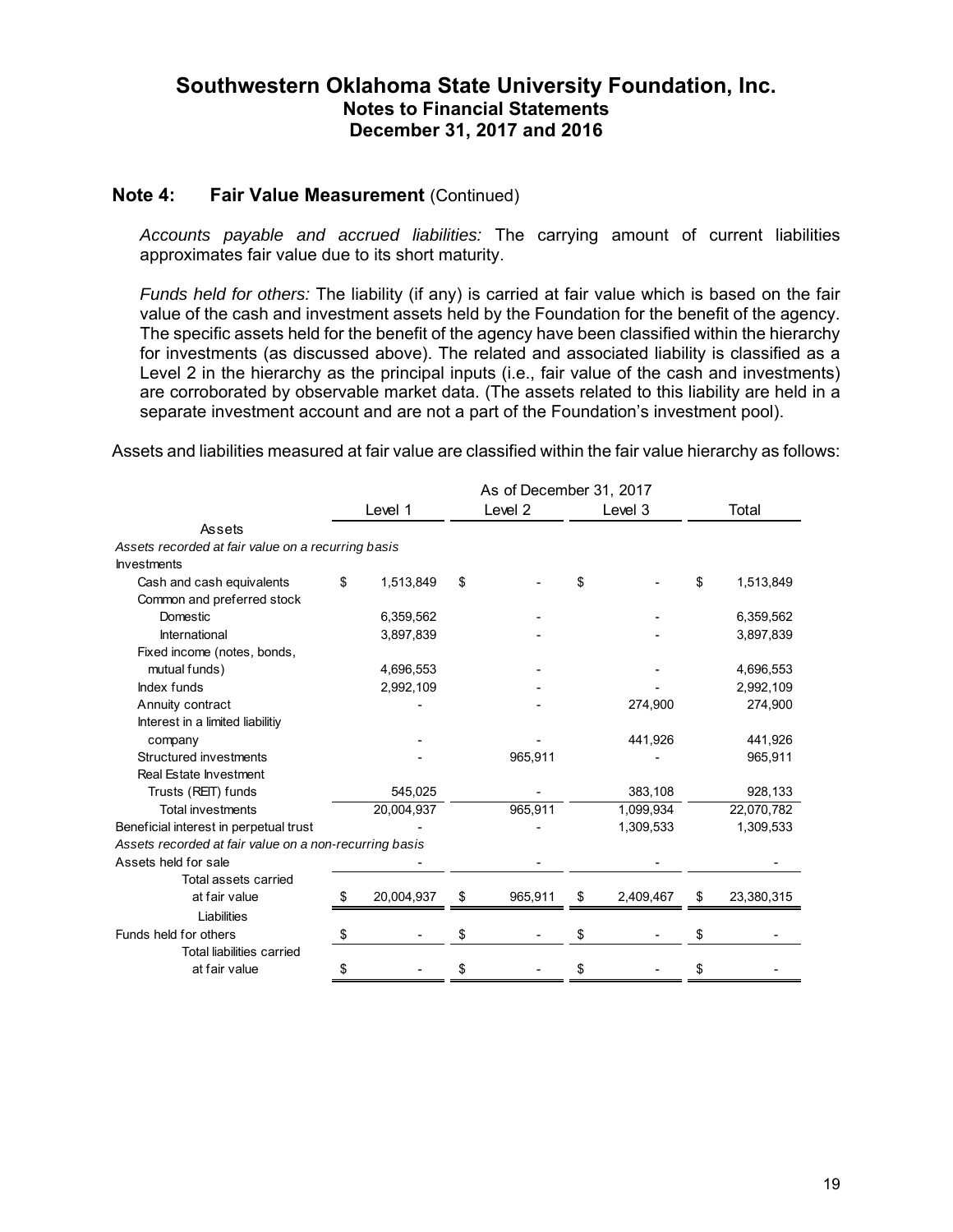# **Note 4:** Fair Value Measurement (Continued)

|                                                        |                  |    | As of December 31, 2016 |    |           |    |            |
|--------------------------------------------------------|------------------|----|-------------------------|----|-----------|----|------------|
|                                                        | Level 1          |    | Level <sub>2</sub>      |    | Level 3   |    | Total      |
| Assets                                                 |                  |    |                         |    |           |    |            |
| Assets recorded at fair value on a recurring basis     |                  |    |                         |    |           |    |            |
| <b>Investments</b>                                     |                  |    |                         |    |           |    |            |
| Cash and cash equivalents                              | \$<br>546,109    | \$ |                         | \$ |           | \$ | 546,109    |
| Certificates of deposit                                |                  |    | 767                     |    |           |    | 767        |
| Common and preferred stock                             |                  |    |                         |    |           |    |            |
| Domestic                                               | 5,685,374        |    |                         |    |           |    | 5,685,374  |
| International                                          | 3,180,066        |    |                         |    |           |    | 3,180,066  |
| Fixed income (notes, bonds,                            |                  |    |                         |    |           |    |            |
| mutual funds)                                          | 4,337,001        |    |                         |    |           |    | 4,337,001  |
| Index funds                                            | 1,892,203        |    |                         |    |           |    | 1,892,203  |
| Annuity contract                                       |                  |    |                         |    | 238,018   |    | 238,018    |
| Interest in a limited liabilitiy                       |                  |    |                         |    |           |    |            |
| company                                                |                  |    |                         |    | 483,780   |    | 483,780    |
| Structured investments                                 |                  |    | 1,807,867               |    |           |    | 1,807,867  |
| Real Estate Investment                                 |                  |    |                         |    |           |    |            |
| Trusts (REIT) funds                                    | 480,043          |    |                         |    | 364,189   |    | 844,232    |
| <b>Total investments</b>                               | 16,120,796       |    | 1,808,634               |    | 1,085,987 |    | 19,015,417 |
| Beneficial interest in perpetual trust                 |                  |    |                         |    | 1,214,956 |    | 1,214,956  |
| Assets recorded at fair value on a non-recurring basis |                  |    |                         |    |           |    |            |
| Assets held for sale                                   |                  |    |                         |    | 20,000    |    | 20,000     |
| Total assets carried                                   |                  |    |                         |    |           |    |            |
| at fair value                                          | \$<br>16,120,796 | \$ | 1,808,634               | \$ | 2,320,943 | \$ | 20,250,373 |
| Liabilities                                            |                  |    |                         |    |           |    |            |
| Funds held for others                                  | \$               | \$ |                         | S  |           | \$ |            |
| <b>Total liabilities carried</b>                       |                  |    |                         |    |           |    |            |
| at fair value                                          | \$               | S  |                         |    |           | S  |            |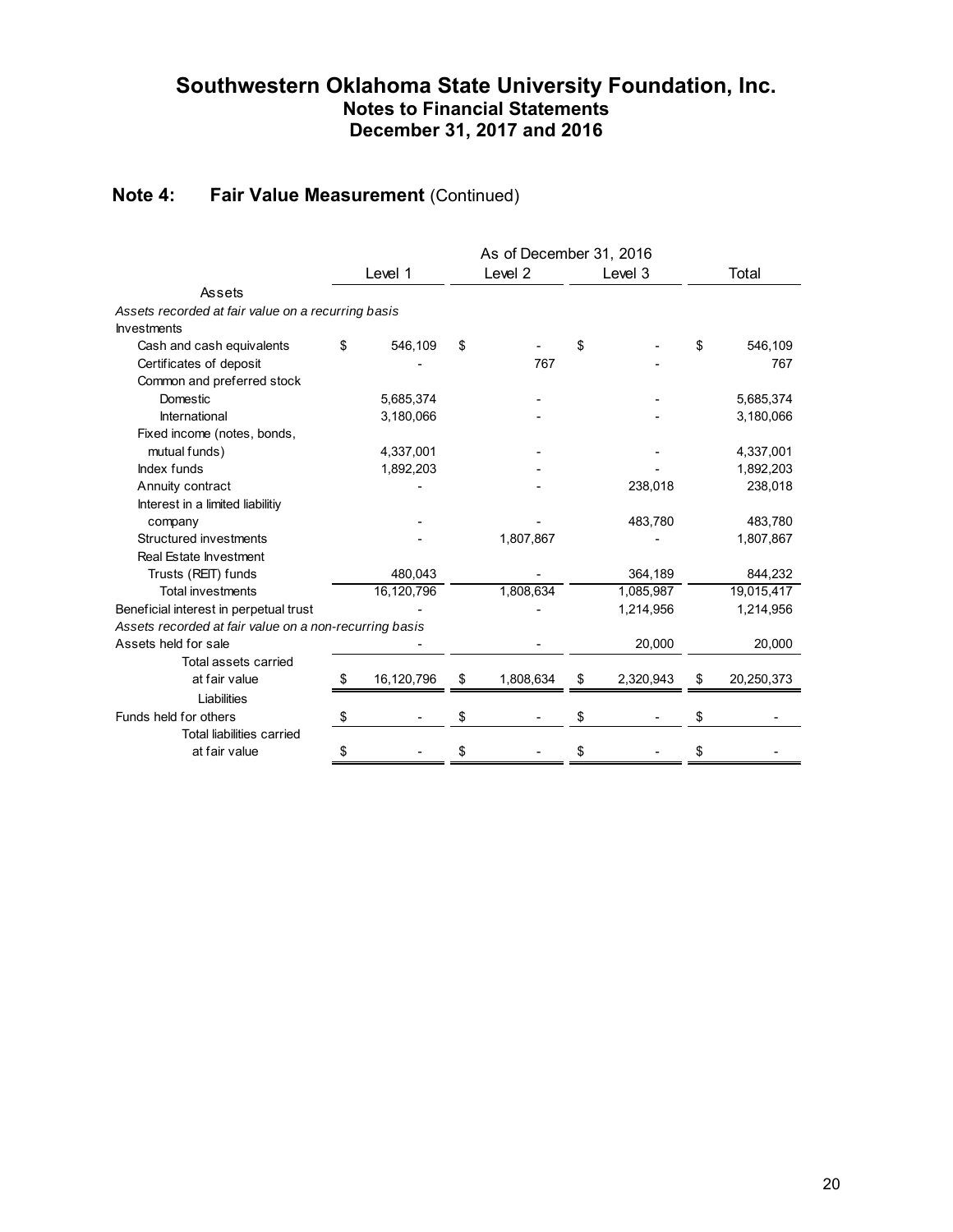### **Note 4: Fair Value Measurement (Continued)**

The following table summarizes the changes in the fair value of the Foundation's Level 3 financial assets. The Foundation has no liabilities classified as Level 3 in 2017 or 2016.

|                                                                             | Beneficial<br>Interest in |                 | Interest in<br><b>Limited Liability</b> |               | <b>Real Estate</b><br>Investment |                | Assets Held |           |                 |
|-----------------------------------------------------------------------------|---------------------------|-----------------|-----------------------------------------|---------------|----------------------------------|----------------|-------------|-----------|-----------------|
|                                                                             |                           | Perpetual Trust | <b>Annuity Contract</b>                 | Company       |                                  | Trusts (REITs) |             | for Sale  | Total           |
| Balance at January 1, 2016                                                  | \$                        | 1,097,539       | \$<br>225,917                           | \$<br>270,415 | \$                               |                | \$          |           | \$<br>1,593,871 |
| Contributions                                                               |                           |                 |                                         |               |                                  |                |             | 20,000    | 20,000          |
| Purchases of investment at cost                                             |                           |                 |                                         | 250,000       |                                  | 350.000        |             |           | 600,000         |
| Return of capital investment                                                |                           |                 |                                         | (71, 829)     |                                  |                |             |           | (71, 829)       |
| Sales proceeds of investments                                               |                           |                 |                                         |               |                                  |                |             |           |                 |
| Unrealized loss on beneficial<br>interest in trust--included in             |                           |                 |                                         |               |                                  |                |             |           |                 |
| earnings<br>Realized (gain)/loss on<br>investments included in              |                           | 117,417         |                                         |               |                                  |                |             |           | 117,417         |
| earnings                                                                    |                           |                 |                                         |               |                                  |                |             |           |                 |
| Unrealized (gain)/loss on                                                   |                           |                 |                                         |               |                                  |                |             |           |                 |
| investments included in                                                     |                           |                 |                                         |               |                                  |                |             |           |                 |
| earnings                                                                    |                           |                 | 12.101                                  | 35,194        |                                  | 14,189         |             |           | 61,484          |
| Balance at December 31, 2016                                                |                           | 1,214,956       | 238,018                                 | 483,780       |                                  | 364,189        |             | 20,000    | 2,320,943       |
| Contributions                                                               |                           |                 |                                         |               |                                  |                |             |           |                 |
| Purchases of investment at cost                                             |                           |                 |                                         |               |                                  |                |             |           |                 |
| Return of capital investment                                                |                           |                 |                                         | (43,591)      |                                  |                |             |           | (43,591)        |
| Sales proceeds of investments                                               |                           |                 |                                         | (45, 209)     |                                  |                |             | (15, 793) | (61,002)        |
| Unrealized loss on beneficial<br>interest in trust--included in<br>earnings |                           | 94,577          |                                         |               |                                  |                |             |           | 94,577          |
| Realized (gain)/loss on<br>investments included in                          |                           |                 |                                         |               |                                  |                |             |           |                 |
| earnings                                                                    |                           |                 |                                         | 45,209        |                                  |                |             | (4, 207)  | 41,002          |
| Unrealized (gain)/loss on<br>investments included in                        |                           |                 |                                         |               |                                  |                |             |           |                 |
| earnings                                                                    |                           |                 | 36,882                                  | 1,737         |                                  | 18,919         |             |           | 57,538          |
| Balance at December 31, 2017                                                | \$                        | 1,309,533       | \$<br>274,900                           | \$<br>441,926 | \$                               | 383,108        |             |           | 2,409,467       |

The summary of changes in fair value of Level 3 assets has been prepared to reflect the activity in the same categories as those provided in the statements of activities.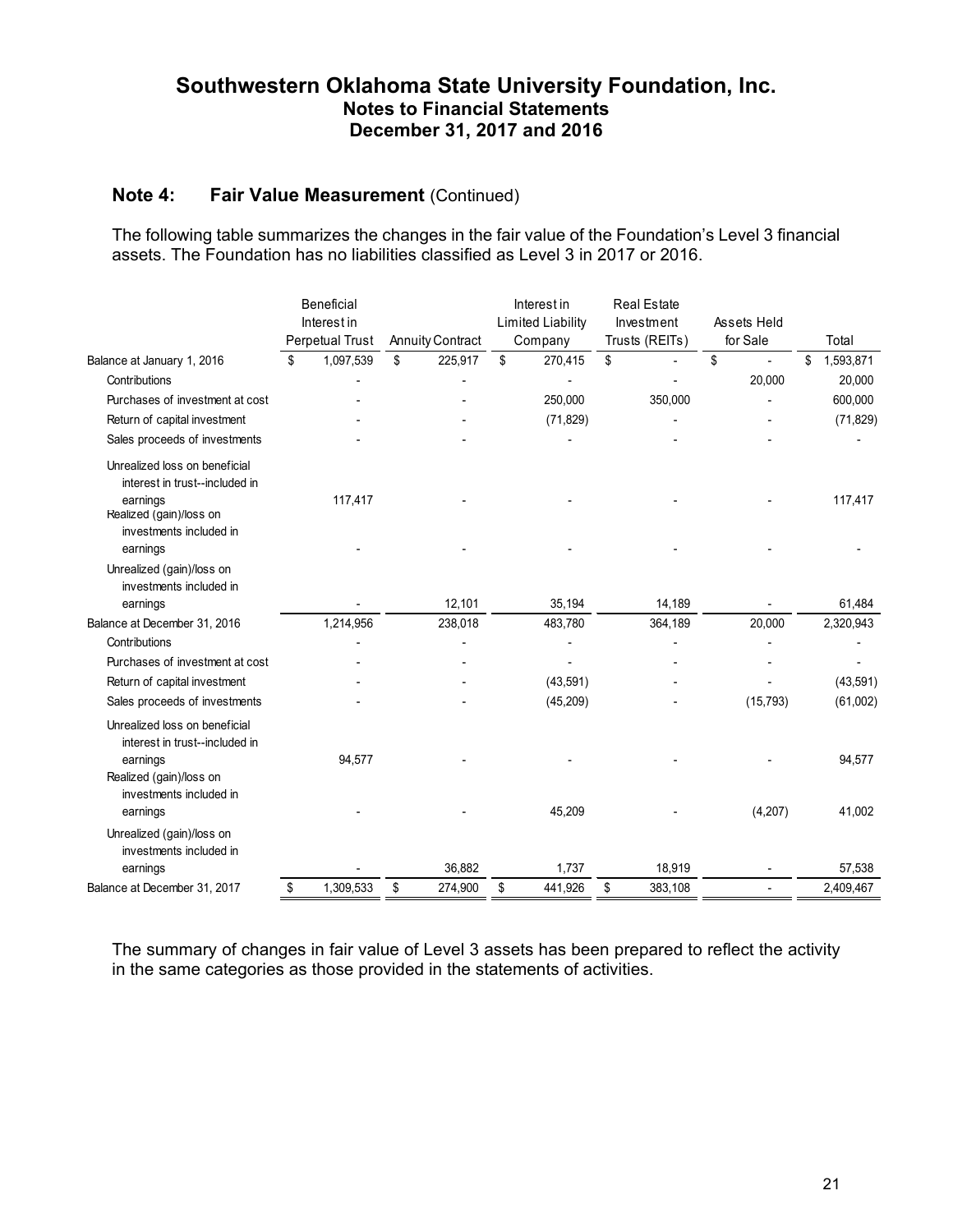### **Note 4: Fair Value Measurement** (Continued)

The Foundation's investments in certain entities that calculate net asset value per share which are measured at fair value include the following:

|                                                      |             |         | Fair Value |         |                                                            |               |
|------------------------------------------------------|-------------|---------|------------|---------|------------------------------------------------------------|---------------|
|                                                      | December 31 |         |            |         | Redemption                                                 | Redemption    |
|                                                      |             | 2017    | 2016       |         | Frequency                                                  | Notice Period |
| Interest in private limited liability<br>company (a) | \$          | 441,926 | \$         | 483,780 | Illiquid until<br>sale of assets                           | N/A           |
|                                                      |             |         |            |         | Illiquid;<br>Restricted<br>security with<br>time & written |               |
| Interest in private Real Estate                      |             |         |            |         | consent                                                    |               |
| Investment Trust (REIT) (b)                          |             | 383,108 |            | 364,189 | constraints                                                | N/A           |
|                                                      | \$          | 825,034 | \$         | 847,969 |                                                            |               |

- (a) This private limited liability company was formed for the purpose of investing in and renting residential rental properties, and incidental leasing of commercial retail space and shall continue in existence until the earlier of the manager's decision to dissolve the company, or the sale of substantially all the Company's assets. There is no opportunity for redemption of funds until substantially all assets are sold. The Foundation has two separate investments with this company. The redemption of the 2012 investment is anticipated to take place by the end of 2017. The redemption of the 2016 investment is anticipated to take place between 2017 and 2023. The company has no short positions or unfunded commitments.
- (b) This private Real Estate Investment Trust (REIT) was formed for the purpose of acquiring freestanding, single-tenant, net-leased properties. It is focused on generating predictable, taxsheltered cash flow and attractive total return for shareholders. The REIT is managed by a limited liability company and has no direct employees. Shares are offered via private placement, and new investors are accepted on a monthly basis. Shares when issued are "restricted securities" as such term is defined in Rule 144 and are therefore subject to substantial restrictions on transfer both under the securities laws and to comply with REIT requirements. There is no trading market for the shares, nor is one expected to develop.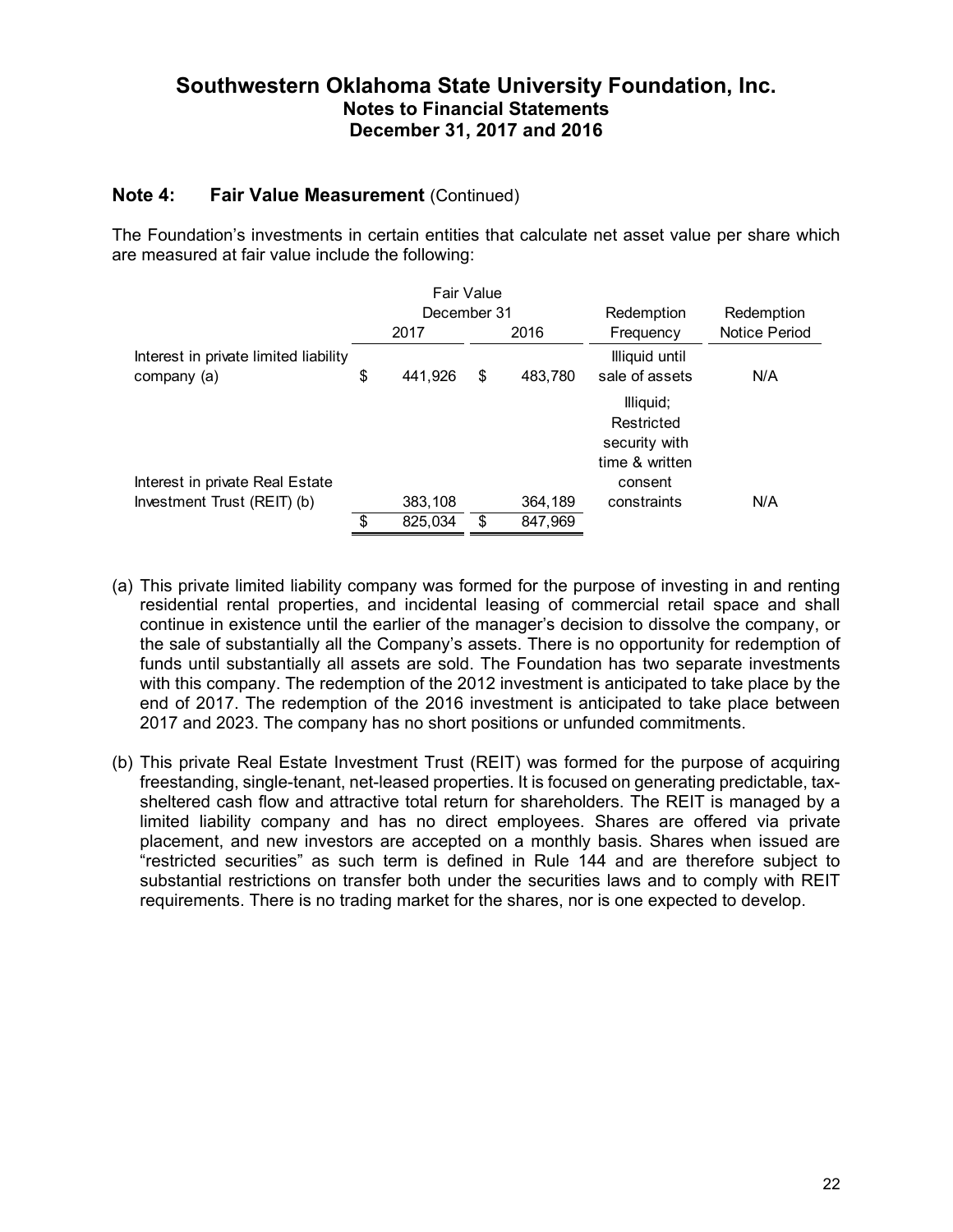### **Note 5: Land, Building, and Equipment**

|                            |     | 2017       | 2016          |
|----------------------------|-----|------------|---------------|
| Land                       | \$  | 120,000    | \$<br>120,000 |
| <b>Buildings</b>           |     | 729,549    | 729,549       |
| Office Equipment           |     | 4,185      | 4,185         |
| Leasehold improvements     |     | 32,720     | 32,720        |
| Software                   |     | 95,136     | 95,136        |
|                            |     | 981,590    | 981,590       |
| Accumulated depreciation   |     | (380, 806) | (360, 549)    |
| Net property and equipment | -\$ | 600,784    | \$<br>621,041 |

Property and equipment is summarized as follows at December 31:

# **Note 6: Related Party Transactions**

Substantially all expenditures are incurred for the benefit of the University. University management and faculty are very much involved in the operations of the Foundation and are considered related parties. Payable to related party of \$134,183 and \$49,964 at December 31, 2017 and 2016, respectively, reflect amounts to be paid to the University.

*Rental Property:* The Foundation acquired property and completed construction of a building during 2003. The Foundation has a lease agreement with the University to lease the property for a one-year term expiring on June 30, 2018. The lease provides for annual rental payments of \$70,000 payable in monthly installments of \$5,833. The Foundation is to provide any significant repairs and maintenance. The University is to provide for all utilities, services, and other operating costs including general repair and maintenance. Terms and conditions of the lease are to be reviewed annually. At December 31, 2017, the University is committed to pay rentals, which total \$35,000 through June 30, 2018.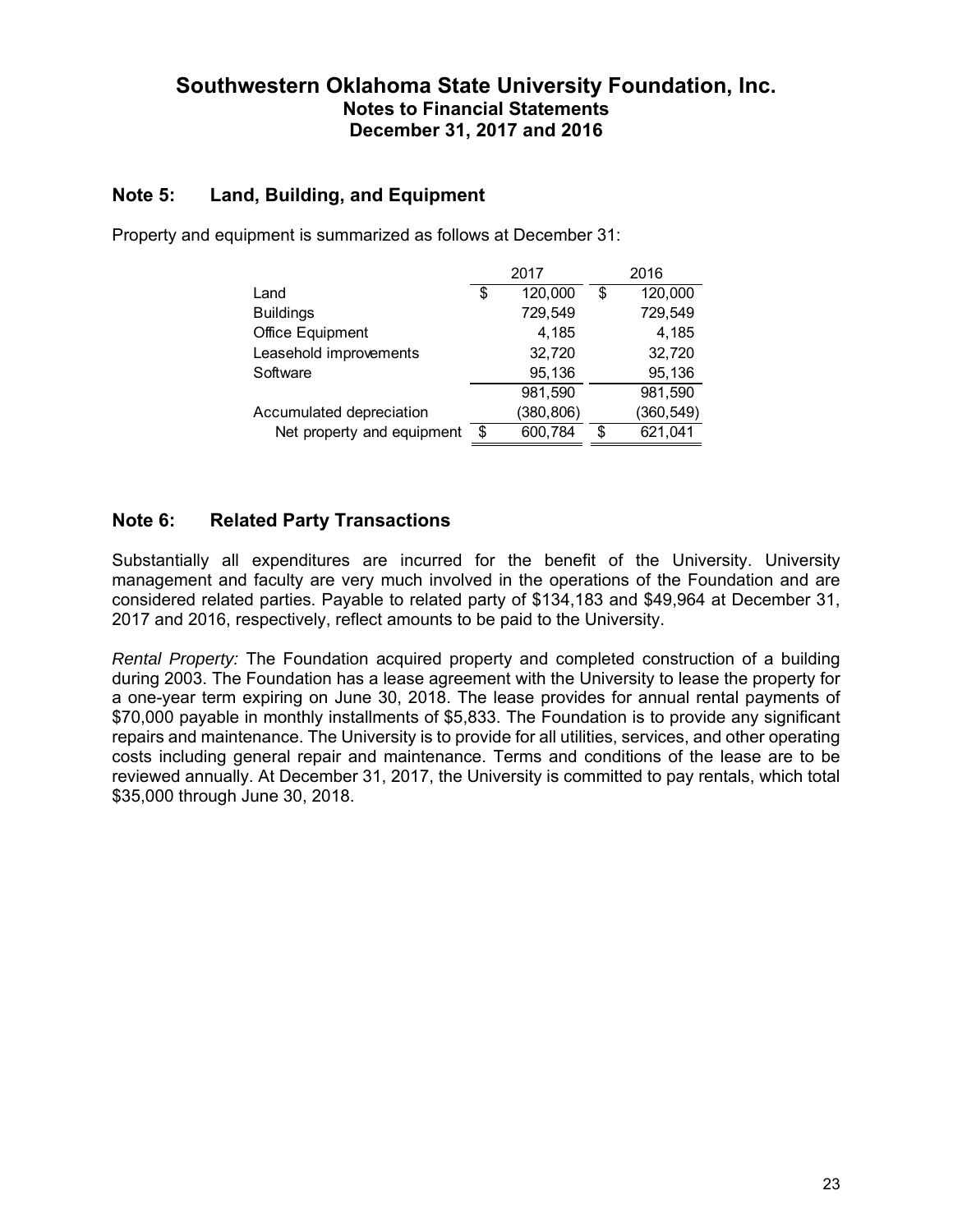# **Note 7: Net Assets**

Unrestricted net assets consist of the following at December 31:

|                                  |   | 2017      |   | 2016      |
|----------------------------------|---|-----------|---|-----------|
| Board-designated                 |   |           |   |           |
| Endowed chairs                   | S | 764.948   | S | 674,546   |
| Foundation operations            |   | 11.785    |   | 5.948     |
| Undesignated                     |   | 345.273   |   | (17, 312) |
| Total Unrestricted Net Assets \$ |   | 1,122,006 | S | 663,182   |

Temporarily restricted net assets consist of the following at December 31:

|                                            |   | 2017      |   | 2016      |
|--------------------------------------------|---|-----------|---|-----------|
| Scholarship                                | S | 3,886,139 | S | 2,399,513 |
| Foundation operations                      |   | 183,305   |   | 89,921    |
| General University support                 |   | 710,141   |   | 762,831   |
| Endowed chairs                             |   | 842,840   |   | 504,084   |
| Athletic support                           |   | 100,136   |   | 90,827    |
| Total Temporarily Restricted Net Assets \$ |   | 5,722,561 | S | 3,847,176 |

Permanently restricted net assets consist of the following at December 31:

|                                            |     | 2017       | 2016             |
|--------------------------------------------|-----|------------|------------------|
| Scholarship                                | \$. | 13,860,901 | \$<br>13,131,903 |
| Foundation operations                      |     | 414,172    | 406.545          |
| General University support                 |     | 273,365    | 266,449          |
| Endowed chairs                             |     | 2,825,928  | 2,789,544        |
| Athletic support                           |     | 229,770    | 224,916          |
| Total Permanently Restricted Net Assets \$ |     | 17.604.136 | 16,819,357       |

Net assets released from restrictions were as follows at December 31:

|                                                | 2017             |    | 2016       |
|------------------------------------------------|------------------|----|------------|
| Scholarship                                    | \$<br>(368, 038) | S  | (325, 202) |
| Foundation operations                          | (11, 337)        |    | (17, 286)  |
| General University support                     | (157, 708)       |    | (133, 426) |
| Endowed chairs                                 | (92, 913)        |    | (75, 339)  |
| Athletic support                               | (74, 162)        |    | (127, 733) |
| Total Net Assets Released from Restrictions \$ | (704, 158)       | \$ | (678, 986) |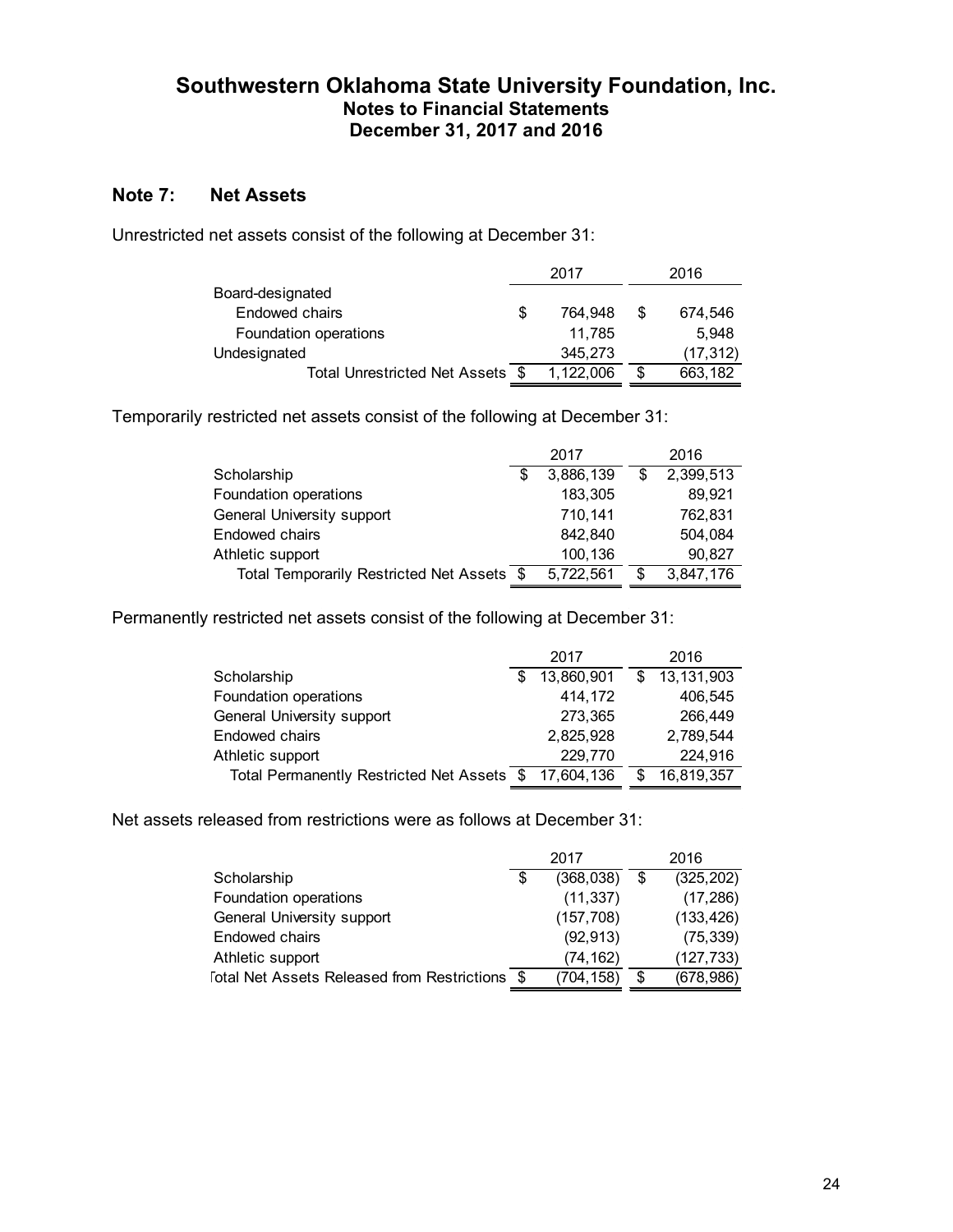### **Note 8: Endowment Disclosures**

The Foundation's endowment consists of approximately 180+ endowment funds established for a variety of purposes. Its endowment includes both donor-restricted endowment funds and funds designated by the Trustees to function as endowments. As required by U.S. GAAP, net assets associated with endowment funds, including funds designated by the Trustees to function as endowments, are classified and reported based on the existence or absence of donor-imposed restrictions.

#### *Interpretation of Relevant Law*

The Trustees of the Foundation have chosen to preserve the fair value of the original gift as of the gift date of the donor-restricted endowment funds absent explicit donor stipulations to the contrary. As a result of this interpretation, the Foundation classifies as permanently restricted net assets (a) the original value of gifts donated to the permanent endowment, (b) the original value of subsequent gifts to the permanent endowment, and (c) accumulations to the permanent endowment made in accordance with the direction of the applicable donor gift instrument at the time the accumulation is added to the fund.

The remaining portion of the donor restricted endowment fund that is not classified in permanently restricted net assets is classified as temporarily restricted net assets until those amounts are appropriated for expenditure by the Foundation in a manner consistent with the standard of prudence prescribed by OK UPMIFA. In accordance with OK UPMIFA, the Foundation considers the following factors in making a determination to appropriate or accumulate donor-restricted endowment funds:

- The duration and preservation of the fund;
- The purposes of the Foundation and the donor-restricted endowment fund;
- General economic conditions:
- The possible effect of inflation and deflation;
- The expected total return from income and the appreciation of investments; and
- The investment policies of the Foundation.

#### *Return Objectives and Risk Parameters*

The Foundation has adopted investment and spending policies for endowment assets that attempt to provide a predictable stream of funding to programs supported by its endowment while seeking to maintain the purchasing power of the endowment assets. Under this policy, as approved by the Board of Trustees, the endowment assets are invested in a manner that is intended to produce results which generate a dependable, increasing source of income and appreciation while assuming a moderate level of investment risk. The stated return objective of this policy is the Consumer Price Index plus three percent net of fees. Actual returns in any given year may vary from this amount.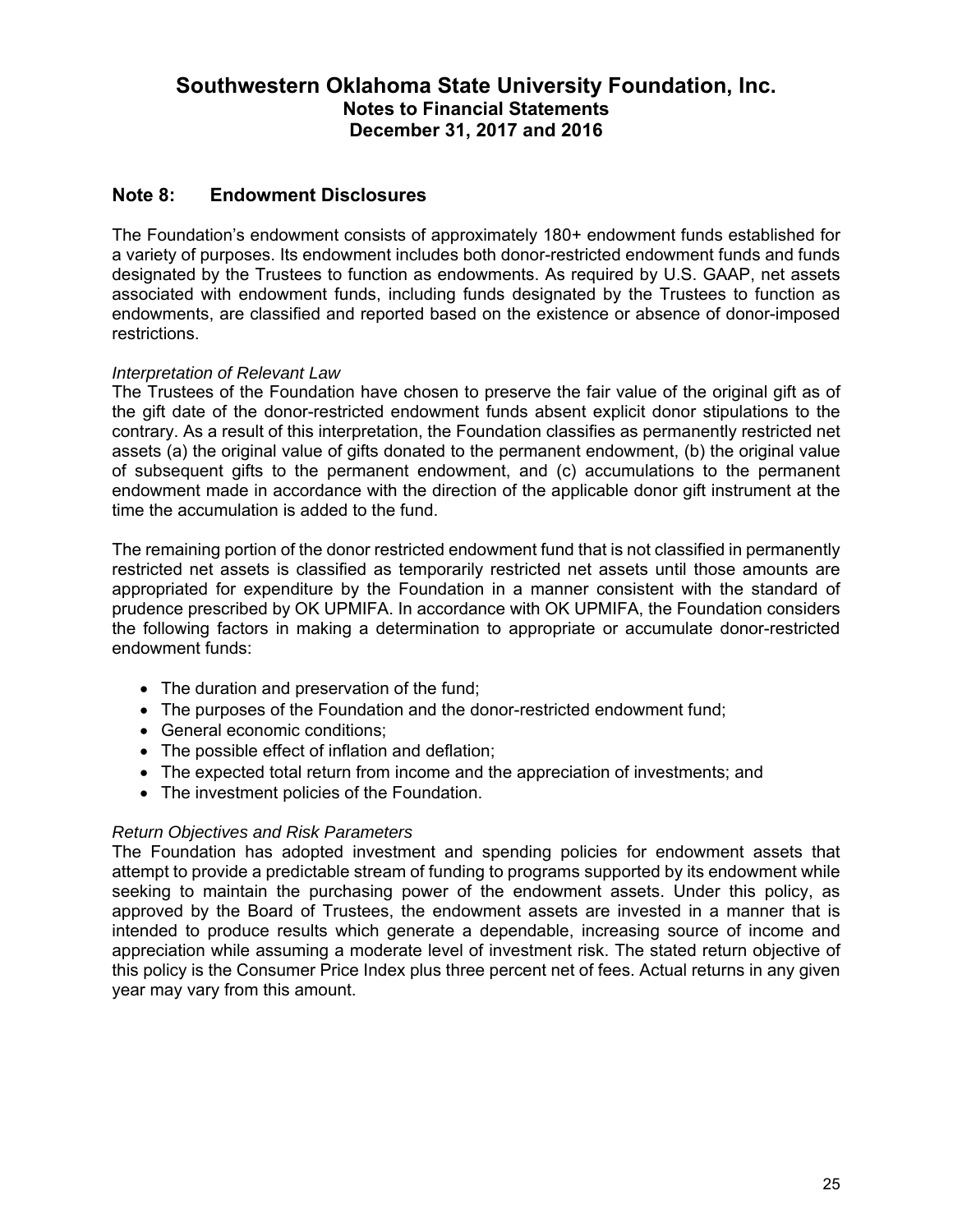### **Note 8: Endowment Disclosures** (Continued)

#### *Strategies for Achieving Objectives*

To satisfy its long-term rate of return objectives, the Foundation relies on a strategy in which investment returns are achieved through both capital appreciation (realized and unrealized) and current yield (interest and dividends). The Foundation formally adopted a revised investment policy statement on December 1, 2016, which includes the following diversified asset allocation and ranges: *equities* (range between 40% up to 75%); *fixed income* (range between 10% up to 50%); *cash equivalents* (range between 0% up to 20%); and *alternative investments* (range between 0% up to 30%).

#### *Spending Policy*

In general, for 2017, the Foundation has a policy of appropriating for distribution each year, eightyfive percent of the net earnings from each endowment fund for the donor-restricted purpose, if any. The remaining fifteen percent of the net earnings are held in the endowment fund in order to provide for inflation and future growth. The Foundation honors the specific requests of each donor, recognizes all investment income, realized and unrealized gains and/or losses as temporarily or permanently restricted based on donor restrictions, and makes distributions accordingly. In the absence of donor-restrictions on investment income, all earnings from donor-restricted endowment funds are classified as temporarily restricted until appropriated for expenditure. All earnings on board-designated endowment funds are classified as unrestricted.

For 2017, the Foundation has a spending policy of appropriating for expenditure each year the equivalent of up to 5% of the rolling 60-month average balance of the endowment fund's fair value as of the immediately preceding year ended December 31.

Endowment net asset composition as of December 31, 2017 is as follows:

|                                  | Temporarily  |    |                          | Permanently |                             |  |               |
|----------------------------------|--------------|----|--------------------------|-------------|-----------------------------|--|---------------|
|                                  | Unrestricted |    | Restricted               |             | Restricted                  |  | Total         |
| Donor-restricted endowment funds | 37.455       | S. | 4.408.842                |             | \$16.294.604                |  | \$ 20.740.901 |
| Board-designated endowment funds | 776.734      |    | $\overline{\phantom{0}}$ |             | $\sim$                      |  | 776.734       |
| Total endowment funds            | 814.189      |    | 4.408.842                |             | \$ 16,294,604 \$ 21,517,635 |  |               |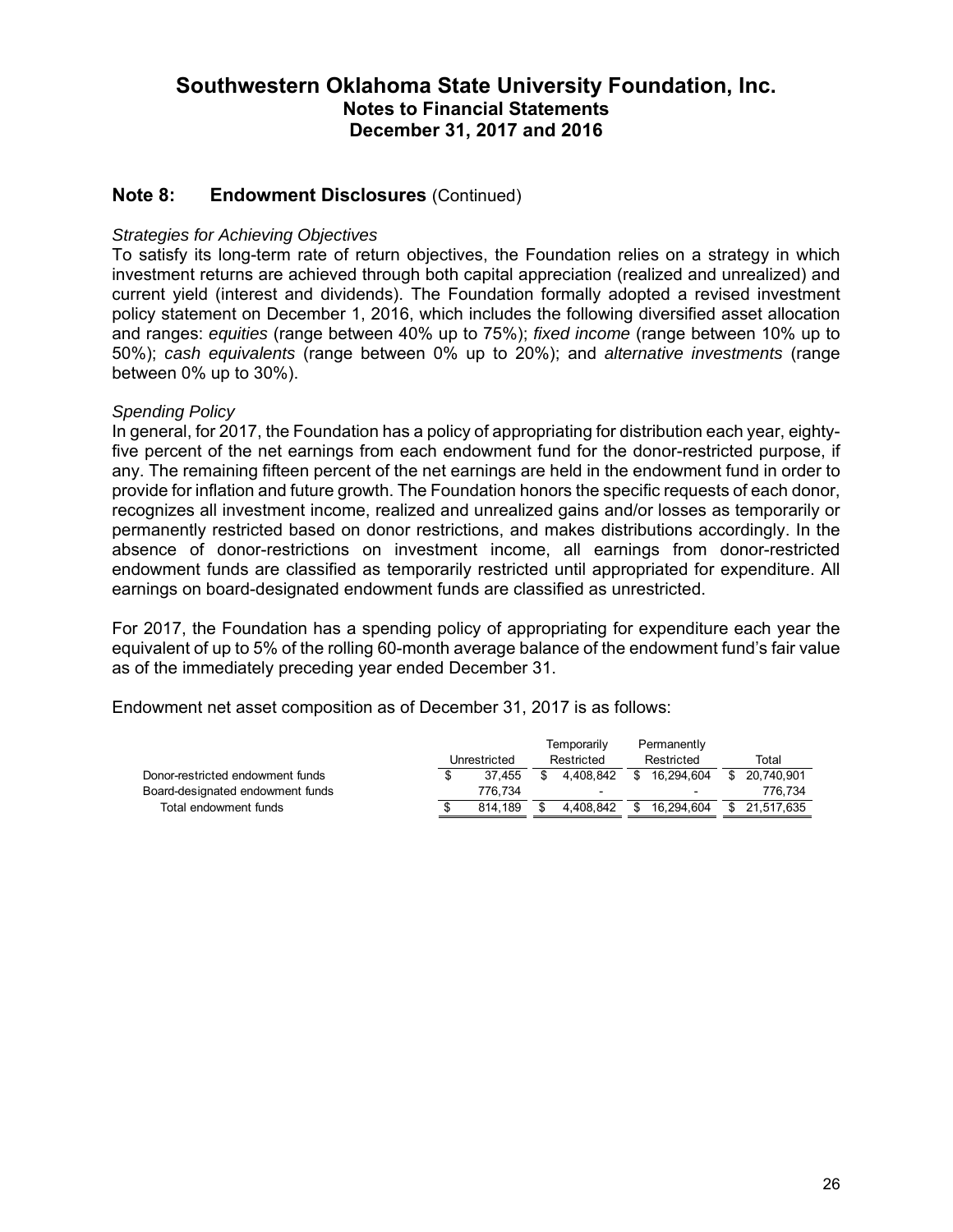### **Note 8: Endowment Disclosures (Continued)**

Changes in endowment net assets during 2017 are as follows:

|                                                   |              | Temporarily |            | Permanently |            |     |            |
|---------------------------------------------------|--------------|-------------|------------|-------------|------------|-----|------------|
|                                                   | Unrestricted |             | Restricted |             | Restricted |     | Total      |
| Endowment net assets, beginning of year           | 459.427      | \$          | 2,568,676  | S           | 15,604,401 | \$. | 18,632,504 |
| Investment return:                                |              |             |            |             |            |     |            |
| Interest and dividends                            | 11.668       |             | 265.918    |             | 33.973     |     | 311,559    |
| Net realized and unrealized gains/(losses)        | 91,791       |             | 2.136.956  |             | 266,498    |     | 2.495.245  |
| Total investment returns                          | 103.459      |             | 2,402,874  |             | 300.471    |     | 2,806,804  |
| Contributions                                     | 16.739       |             | 54.647     |             | 347.054    |     | 418.440    |
| Provision for losses on uncollectible pledge      |              |             |            |             |            |     |            |
| <b>Program Service Revenues</b>                   | 49.685       |             |            |             |            |     | 49,685     |
| Other income                                      | 8.605        |             | 2.033      |             | 190        |     | 10.828     |
| Reclassification - donor directed                 | 713          |             | 4.329      |             | 50.967     |     | 56,009     |
| Appropriation of endowment assets for expenditure | 175,561      |             | (623, 717) |             | (8, 479)   |     | (456, 635) |
| Endowment net assets, end of year                 | 814.189      |             | 4.408.842  |             | 16.294.604 |     | 21.517.635 |

#### Endowment net asset composition as of December 31, 2016 is as follows:

|                                  | Unrestricted |           | Temporarily<br>Restricted |           | Permanently<br>Restricted | Total            |
|----------------------------------|--------------|-----------|---------------------------|-----------|---------------------------|------------------|
| Donor-restricted endowment funds |              | (221.066) |                           | 2.562.365 | \$<br>15.604.401          | \$<br>17.945.700 |
| Board-designated endowment funds |              | 680.493   |                           | 6.311     | -                         | 686.804          |
| Total endowment funds            | S            | 459.427   |                           | 2.568.676 | 15.604.401                | \$<br>18.632.504 |

#### Changes in endowment net assets during 2016 are as follows:

|                                                   |              |         | Temporarily |            |     | Permanently |   |            |
|---------------------------------------------------|--------------|---------|-------------|------------|-----|-------------|---|------------|
|                                                   | Unrestricted |         |             | Restricted |     | Restricted  |   | Total      |
| Endowment net assets, beginning of year           |              | 196.411 | S           | 2,272,494  | S   | 15,536,205  | S | 18,005,110 |
| Investment return:                                |              |         |             |            |     |             |   |            |
| Interest and dividends                            |              | 11.971  |             | 279.289    |     | 30.026      |   | 321,286    |
| Net realized and unrealized gains/(losses)        |              | 20.680  |             | 496.522    |     | 39,768      |   | 556,970    |
| Total investment returns                          |              | 32.651  |             | 775.811    |     | 69.794      |   | 878.256    |
| Contributions                                     |              |         |             | 47.168     |     | 151.243     |   | 198.411    |
| Provision for losses on uncollectible pledge      |              |         |             |            |     |             |   |            |
| <b>Program Service Revenues</b>                   |              | 540     |             |            |     |             |   | 540        |
| Other income                                      |              | 6.147   |             | 1.528      |     | 184         |   | 7.859      |
| Reclassification - donor directed                 |              | 66.457  |             | 34.344     |     | (96,095)    |   | 4.706      |
| Appropriation of endowment assets for expenditure |              | 157.221 |             | (562,669)  |     | (56, 930)   |   | (462, 378) |
| Endowment net assets, end of year                 |              | 459.427 |             | 2.568.676  | \$. | 15.604.401  |   | 18.632.504 |

#### *Funds with Deficiencies*

From time to time, the fair value of assets associated with individual donor restricted endowment funds may fall below the level that the donor or OK UPMIFA requires the Foundation to retain as a fund of perpetual duration. In accordance with US GAAP, the deficiencies of this nature that are reported in unrestricted net assets were \$0 and \$367,188 at December 31, 2017 and 2016, respectively. These deficiencies result from unfavorable market fluctuations, a prior year significant change of securities in the investment portfolio, and continued appropriation that was deemed prudent and necessary for the programs of the Foundation.